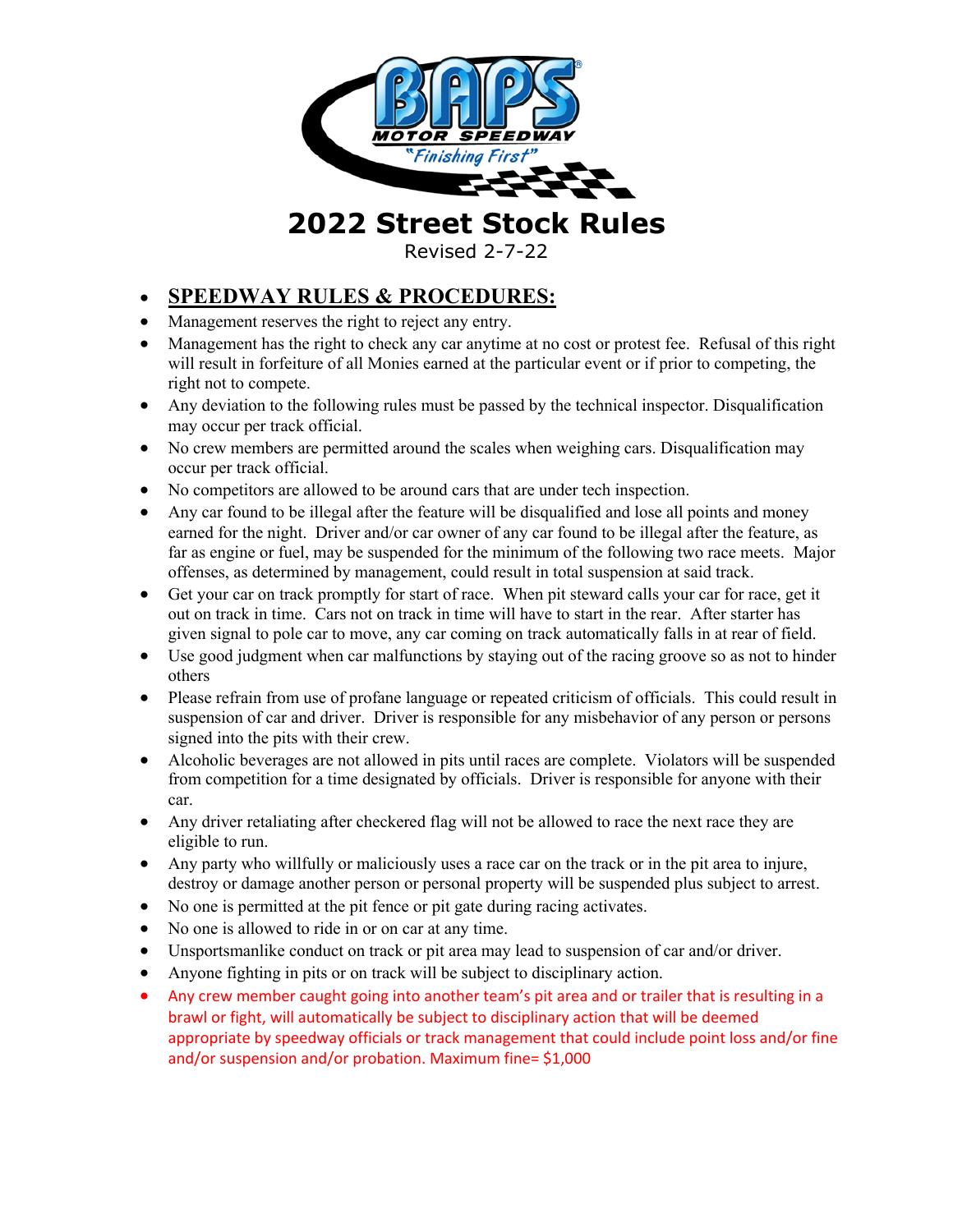

- There will be no harassment of officials, tow truck operators, safety crews or ambulance crews. Anyone striking or threatening an official with bodily harm will be suspended permanently.
- Any driver involved in an red flag accident will be checked by ambulance crew.
- Drivers may not get out of their race cars on track, EXCEPT IN EMERGENCY. Drivers getting out of their car are done for the night and the following week. Drivers
- getting out to fight will receive a two weeks off and \$500 fine.
- Any crew person going to announcer's booth causing a disturbance will cause the car they are with to risk disciplinary action. Once again, driver is responsible for crew.
- No infield running. Drivers coming off infield causing accident will be disciplined.
- In order to receive end of year point earnings, you must be in attendance at the Speedway banquet
- No 2- lap tire rule in the heat races. If a race car gets a flat tire in the feature they will be allowed to get 2 laps to change it.
- Drivers & teams are responsible for conduct regarding social media towards race track, track officials and or divisions. Actions can result in possible suspension, point loss and probation and will be determined by management.
- Anything not covered in rule book is subject to official's discretion Because it is not addressed, do no assume it is legal!
- Work Area- A designated work area will be provided for cars in the front pit and a work area for the cars in the Back pit. Cars will only be given time to work on their cars in the feature only and only 2 laps will be given for a Flat tire before halfway. After halfway there is no time given for a flat tire. Cars that do not go to the designated work area for a flat tire will not be given any time.
- No signaling devices that light up and or do not light up. Also flashlights, glow sticks, anything electricity and/or two-way radio communication or any electronic communication with drivers will not be permitted.
- No titanium inboard brake rotors or titanium rotors allowed which includes left front & right rear.
- Highly recommended that race cars have on board fire extinguishers or suppression systems.
- Highly recommended that all race car trailers have fire extinguishers located at an easily accessible location.
- Cars that exit turn 2 ramp under their own power from the racetrack will be disqualified for that event, only exceptions would be unless they are told by the race director or being towed/pushed by speedway officials.
- Any competitor and/or crew member that attempts to and/or does physical abuse to any event official, including pushing, punching, touching, grabbing and/or grabbing officials equipment, ext, will be subject to disqualification and/or fine and/or suspension and/or legal action and/or any other action deemed appropriate by track officials or track management. Maximum fine= \$1,000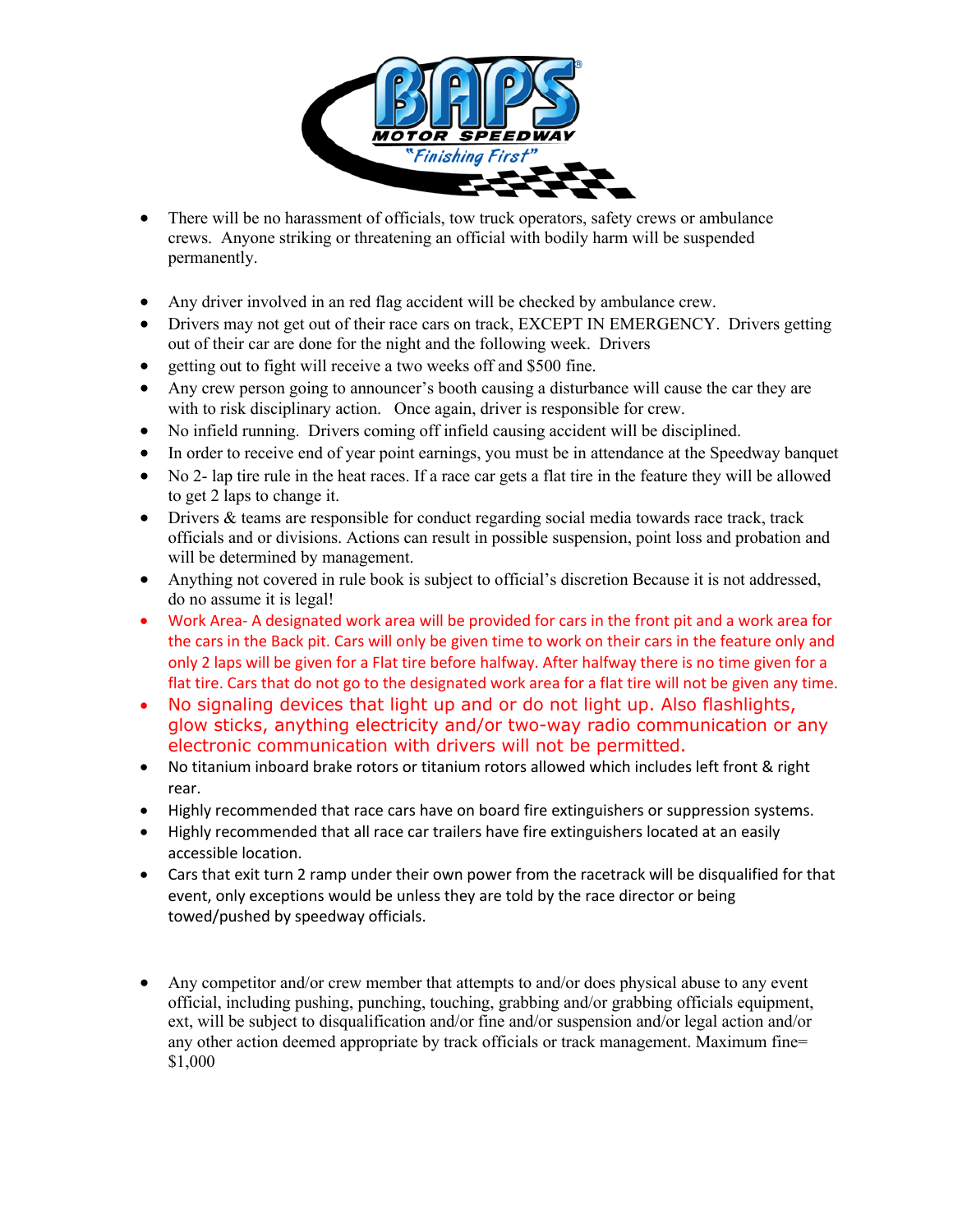

- Any competitor and/or crew member that verbally abuses any event official, event staff and or employee of the speedway will be subject to disqualification and/or fine and/or legal action and/or any other action deemed appropriate by track officials or track management. Maximum fine=\$500
- Any competitor and/or crew member that goes into another competitors pit area or to any competitors car and becomes involved in any type of altercation will be subject to disqualification and/or fine and/or suspension and/or loss of points and/or any other action deemed appropriate by track officials or track management. Maximum fine= \$1000
- Any competitor and/or crew member involved in an altercation that results in physical contact will be subject to disqualification and/or fine and/or suspension and/or loss of points and/or any other action deemed appropriate by track officials or track management. Maximum fine=  $$1,000$
- Any competitor that fails to quickly stop for a red flag or drives through the incident area will be subject to a 2 running position penalty and/or disqualification and/or fine and/or suspension and/of loss of points and/or any other action deemed appropriate by track officials or track management. Maximum fine= \$500
- Any competitor and/or crew member who goes out onto the racing surface or any other controlled area including infield when closed to team members without permission under a controlled period will be subject to disqualification and/or fine and/or suspension and/or loss of points and/or any other actions deemed appropriate by track officials or track management. Maximum fine= \$500

# **DRIVERS MEETING**

- a). All drivers must attend the drivers' meeting. Drivers in violation of not attending the Drivers' Meeting could face a fine, loss of driver's points, owner's points and/or suspension.
- B). The number of racecars starting each event and the number of laps for each event may be announced at the drivers' meeting.
- C). Any changes in the basic event night program due to car count, track conditions and/or any other circumstances may be announced at the drivers' meeting.

# **STARTS:**

- A). The race will begin immediately once the racing surface is clear and the cars are properly aligned in their assigned starting positions.
- B.) Any driver, team, and/or car, who purposely attempts to hold up the start of any race will be placed at the rear of the lineup and could be disqualified from the event, suspended and/or fined at the discretion of the TRACK OFFICIALS.
- C.) Once the allotted time (announced at the driver's meeting) allowed for being on the track or in the push-off lane, ready to race, has expired, any late car will be penalized two (2) starting positions. Any car pushed after the field has started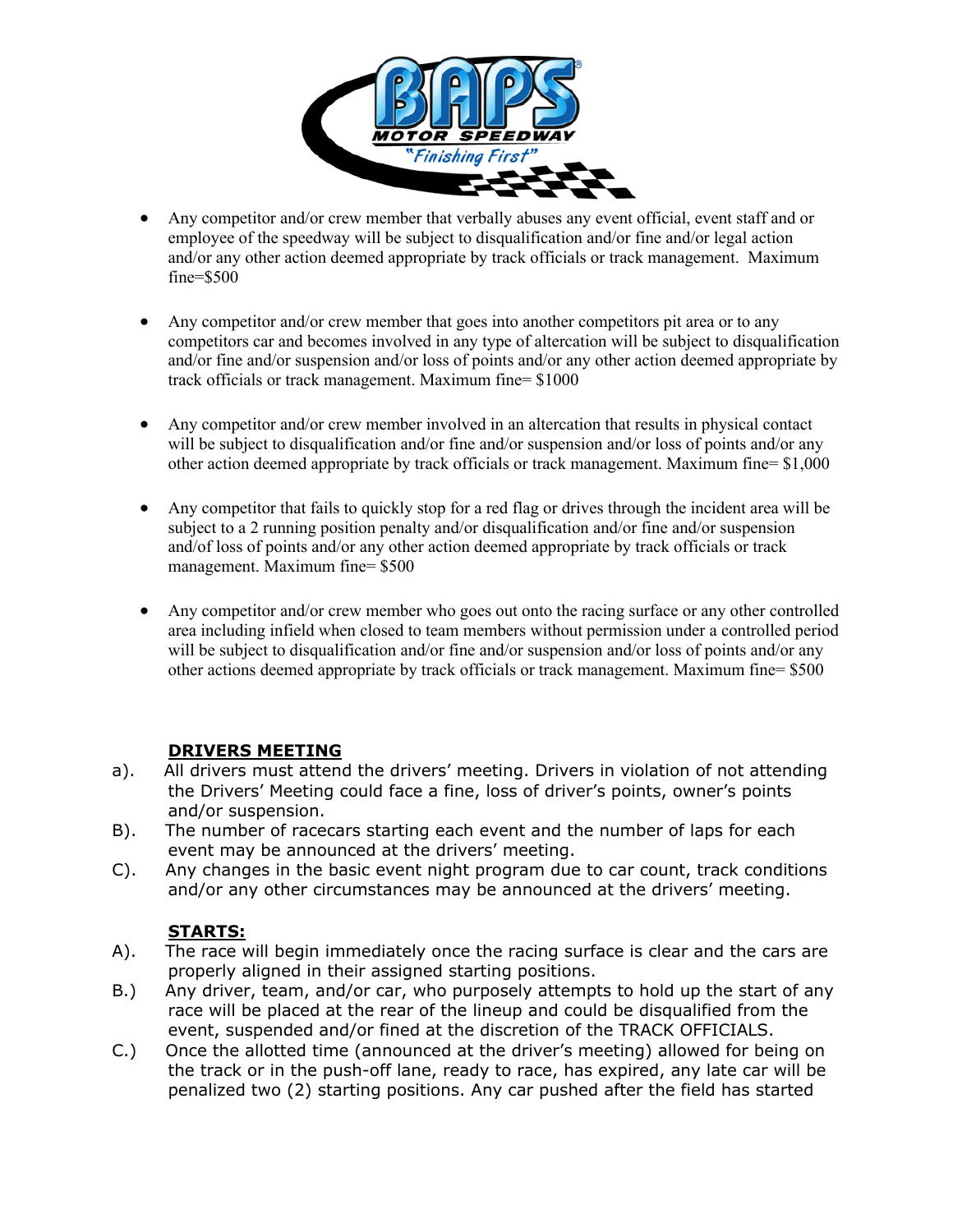

 assembling must start at the rear of the field. This rule may be adjusted from time to time at the discretion of the track race director.

D.) All starts and restarts will take place at a consistent speed. Consistent speed will be at the discretion of Track Officials. Starts will take place within a designated area that will be identified at

the driver's meeting. Any car out of line and/or passing before this point will bring out a caution period and will be penalized two (2) positions on the ensuing restart. If an offending car is located on the last row of the starting grid then that car is allowed to restart but will be penalized 2 positions from its finishing position. If the same car commits a second offense it shall be disqualified from that event.

All front row cars must choose their racing line coming out of turn three (3) and must maintain that line until the start or restart occurs. Failure to do so will result in a two (2) position penalty.

E.) In the event that the race is not properly started by the two (2) front row cars, the responsible car(s) will be moved to the second row. Failure to acknowledge and comply with the

"move back" signal will result in instant disqualification from the racing event.

F.) Alternate starters for any race will not be permitted to start any race after the original start has taken place.

Double-File Restarts:

- 1. Under yellow-flag conditions the field initially goes to a single-file grid. Once the running order has been established and the field is set the race leader will choose either the inside or outside lane. The field will then be signaled to realign double-file. All cars positioned to line up behind the leader will go to the lane the leader has chosen and those positioned to line up behind the 2nd place car will go to the 2nd place car's lane. The grid must remain double-file and nose totail until the race is started in the designated start area. The race leader sets the pace and is the control car. The race leader restarts the race. Once the leader starts the race it is started for the entire field. Passing and maneuvering throughout the field is allowed as soon as the race has started.
- 2. All restarts will be Double-File. Baps Motor Speedway Officials reserve the right to change and/or alter this rule, provided the competitors are given notice (in advance and/or over the one-way radio) due to any circumstance that require such a change and/or alteration.

# **Single File Restarts**

A). A restart cone will be placed on the front straightaway. Cars will assemble in a single file running order.

B.) All cars must pass to the right of the restart cone(s) in a single file, noseto tail manner.

C). If a car passes to the left of the restart cone, hits the cone, passes another car before reaching the cone, is not in a proper nose-to tail alignment and/or is guilty of an excessive gap between cars, then that car will be penalized two positions. Any car in the last 2 running positions of the restart that commits an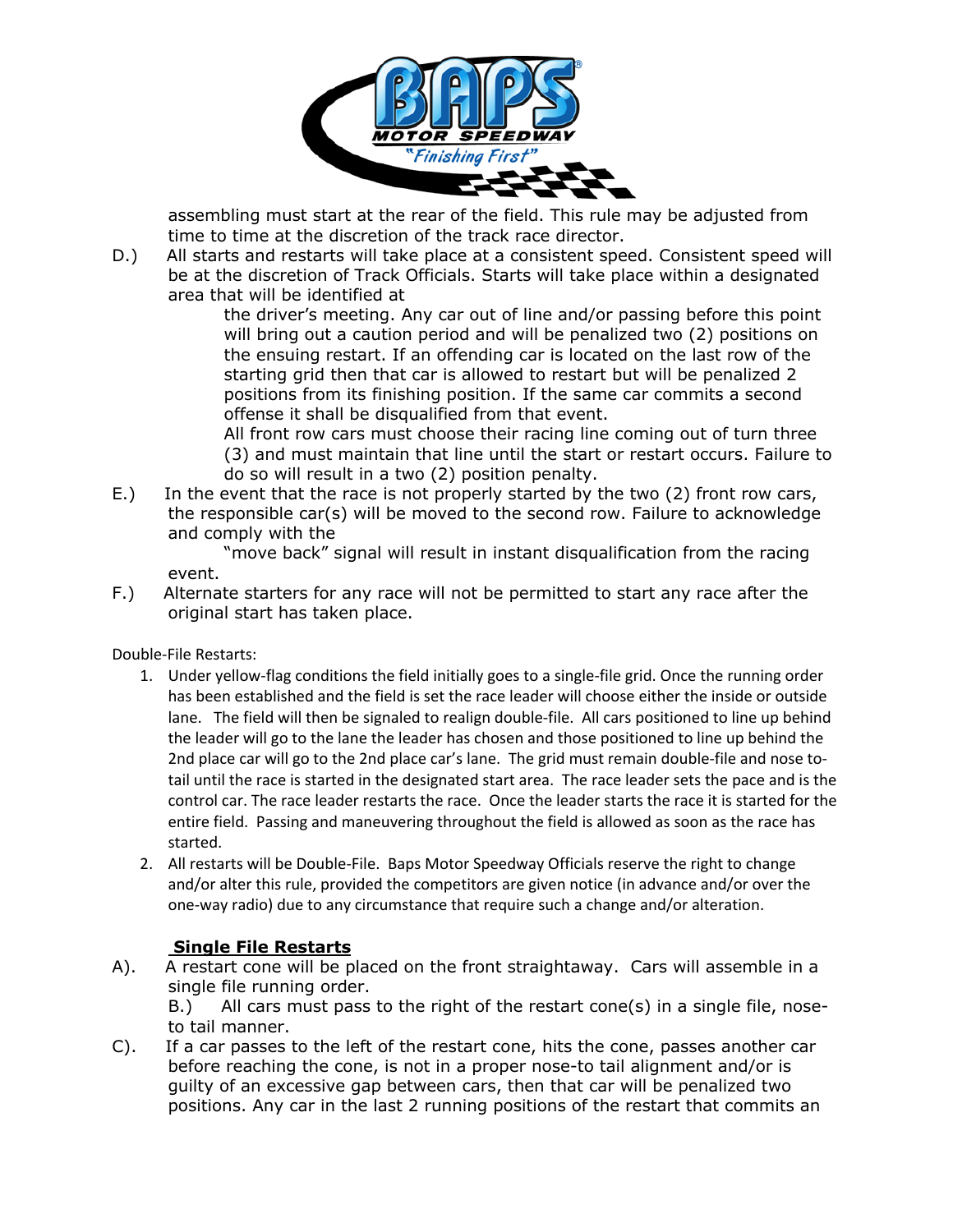

 offense will be allowed to restart but will be penalized 2 finishing positions. If there are multiple violations, the car may be disqualified from the event

# **RACING**

- a) Any car that does not race on the designated racing surface in order to better its position will be black flagged and penalized at the discretion of the TRACK Officials.
- B.) The maximum number of event laps will be stated by the Race Director during the driver's meeting, but may change due to extenuating circumstances.
- C.) Cars and/or teams will not be permitted to be 'pushed-off' during any green flag conditions. An offending car will be automatically disqualified.
- D.) Any car that spins, is involved in an incident and/or has a problem, but does not bring out the yellow flag and/or create a caution period, will blend back into the field where the driver is able to do so. If there is a caution period the TRACK Officials will determine the placement of the car(s) involved. The placement of the car will be where the car blended back into the field.
	- E) At the discretion of the RACE TRACK Official any car that is involved in two (2) single car spins that are unaided may be disqualified from the event. If the car spins unaided for third time it will result in automatic disqualification from the rest of the night.
- F.) At the discretion of the TRACK Official any car that intentionally brings out a caution period will be disqualified from the event.
- G.) All races must be completed. This means if the yellow flag is displayed or caution lights illuminated prior to the leader receiving the checkered flag under the flagstand with timing & scoring, that race will be restarted and run the scheduled number of laps.

Under certain conditions, at the discretion of TRACK Officials in the safety of the track may this change due to weather and or township rules.

- H.) If a race is red flagged due to weather conditions and cars are sent to the pits, then any and all work, including tire changes, is permitted.
- I). Any cars that require a push start during a yellow caution period, will be considered involved in the incident which brought out the yellow flag and that car will have to restart at the rear of the field.
- J.) Any cars that stop, either on the racing surface and/or in the pit/designated work area, during a caution period will restart at the rear of the field.
- K) The feature event will be considered a complete event when 50% of the scheduled or announced laps have been completed. E.I.R.I. (Except In Rare Instances)
- L.) Officials may complete an event, at any completed lap count, at their discretion, if a condition or circumstances create a reasonable inability to continue. The race will be considered complete unless announced otherwise.
- M.) If, when officials determine in their sole discretion that unforeseen circumstances prevent the completion of the advertised distance or make it impractical to continue or complete the Race within a reasonable time after it has been stopped, the Race will be considered officially completed as of the last lap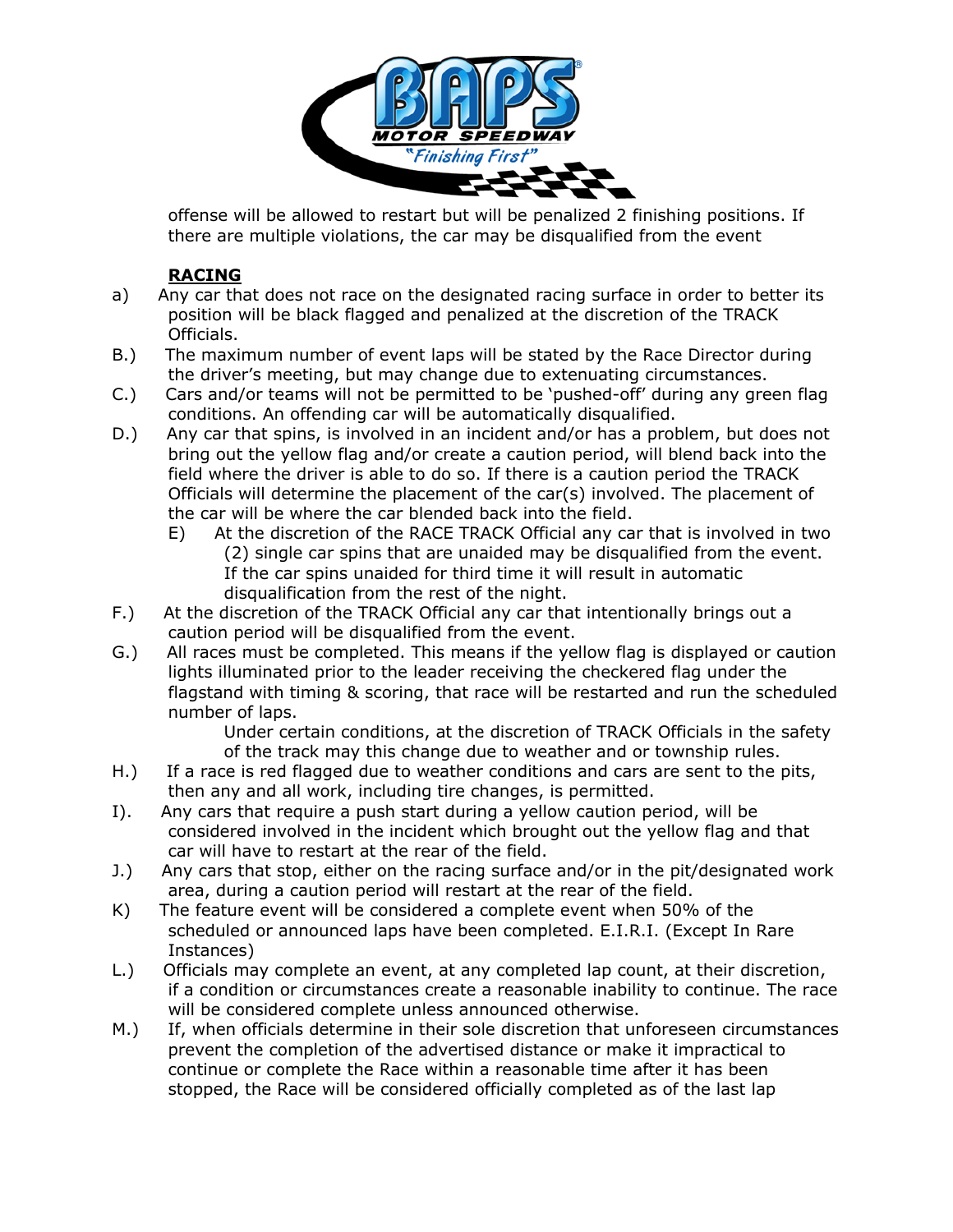

 completed by the leader prior to the Race halt. The finishing positions will be determined, as they would have held if the Race had been restarted

Red Flag:

- 1. All red flags are considered closed red flags unless Track Officials determines it needs to be an open red. In an open red flag, a work area may be designated on the racing surface. All cars will be moved to the designated work area on the racing surface before work begins.
- 2. When the red flag is displayed all cars on the racing surface and in the pit, areas must come to a complete stop in a controlled manner, while not stopping and/or driving through the area of the incident. Cars are not permitted to move for any reason unless instructed by Track Officials. Any car that moves during the red flag without permission will be penalized and/or parked.
- 3. At the discretion of Track Officials, a work area may be designated on the racing surface. All cars will be pushed to the designated work area on the racing surface before work begins.
- 4. During any red flag situation all drivers, unless involved in the incident must remain in their car unless otherwise instructed by Track Officials.
- 5. During any red flag, once the field is stopped, the race director may offer the opportunity for any car to pit by signaling to do so with instruction over the one-way radio. Any car that pits for service during the red flag period will surrender it's running position and have to restart at the rear of the field and/or if the race is cancelled due to inclement weather, the car will be scored behind those cars which did not pit.
- 6. If the race is red flagged due to inclement weather conditions, work and tire changes will be permitted.
- 7. CLOSED RED: The track will be closed. Crew members will not be permitted on the racetrack and/or to their race cars.
- 8. OPEN RED: The Race Director will determine when the track is open. Any repairs and/or adjustments, except changing a tire or wheel, can be made to the race car. When the Race Director determines that the racing may resume; an air horn designating the start of a 2-minute work period will be sounded. At one-minute remaining, the air horn will be sounded twice. At the end of the 2-minute period the horn will be sounded, officially ending the work period. Crews must be clear of their car when the 2-minute period has expired or be penalized 2 running positions. Last row cars violating this procedure will be penalized 2 positions from their finishing position. Any car still being worked on once the field has started assembling will be disqualified and not allowed to re-enter the race.

Weighing/Scales

- 1. All cars will weigh as directed by announcement, radio message or posted at the designated Scales, per the weight rule, and track layout. All cars must weigh in immediately following their Races as directed. Any detour, redirection, mud puddle meandering, may result in disqualification or penalty
- 2. The winner must weigh prior to any Winner's Circle Interview or Presentation.
- 3. Any detour to the scale, may result in loss of finish position or time. Should any car stop on the way to the Scales and be touched by anyone other than a Race Official, the Driver may be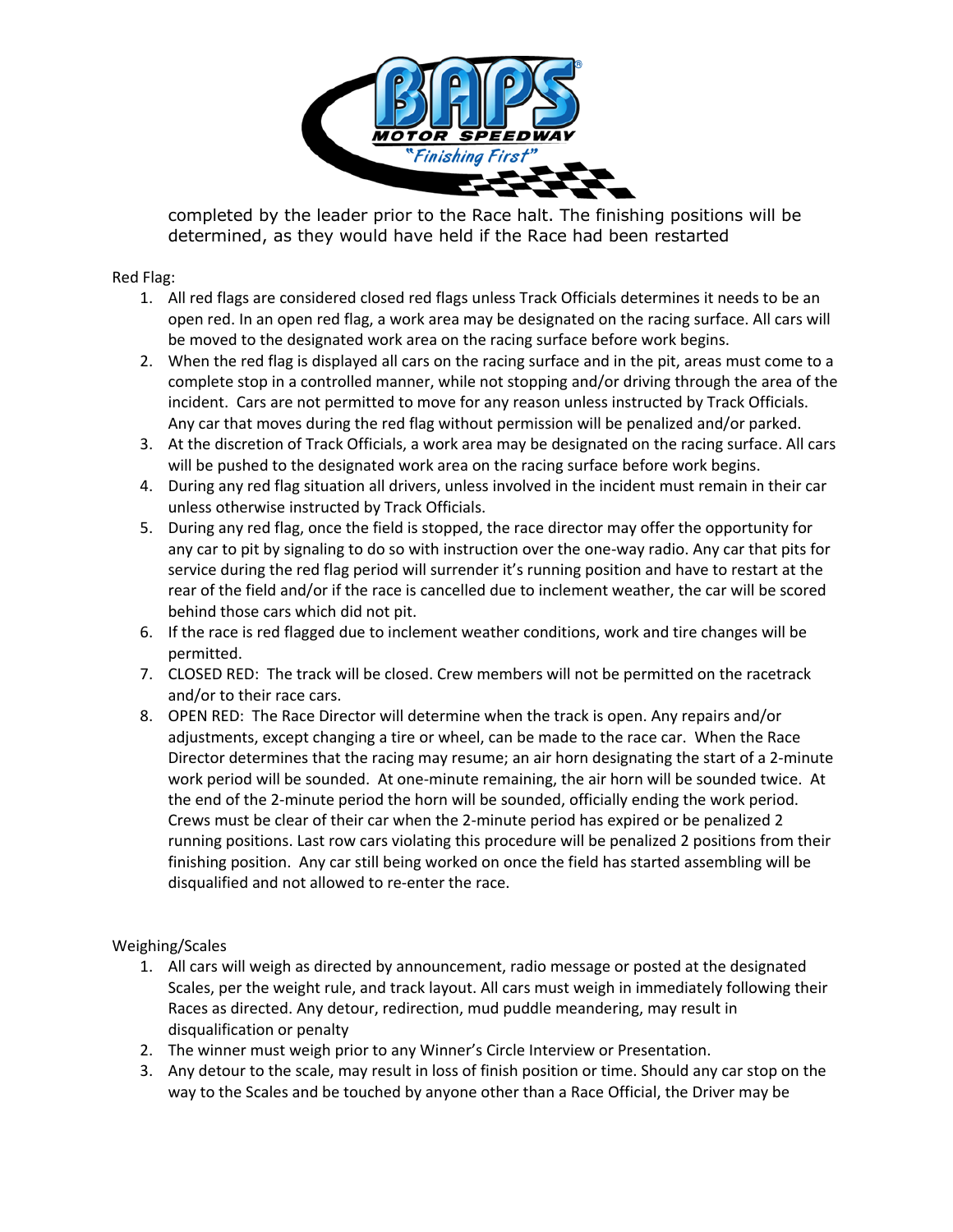

 disqualified. Any car not meeting the minimum weight, after the designated event will lose its time, and/or finishing position from that event.

- 4. The scales used for the event, provided by the series or the track, will be considered the official scales for the event.
- 5. Scales will be available for any team to verify its car weight as determined by the official scales for that event.
- 6. The number of cars to be scaled nightly will be announced at the drivers meeting, on the pit board and/or instructed via the driver's one-way radio.
- 7. At the scales, the car must present themselves directly on to the scales. The figure shown is the official weight for that car.
- 8. Officials will allow a car to re-scale two times by pulling off scale and pulling back on. Reading of the third attempt will become the entered weight.
- 9. If, at the scales, the car fails to meet the minimum weight, the following penalties apply:

a. Time Trials: The car forfeits the earned time trial and must start last in a heat race.

b. Heat Race: Car is penalized for that event but remains eligible for the next qualifying race.

c. Preliminary Mains, LCS and Feature: Car and Driver will be scored in the last finishing position of the race.

#### Fuel

- 1. Fuel additives, including but not limited to nitro, nitro methane and/or nitrous oxide injection will not be permitted. Pure methanol and/or other approved fuels will be permitted. Fuel samples may be taken from time-to-time for inspection and analysis.
- 2. A fuel cell with bladder and foam will be the only type fuel cells permitted. The fuel cell must be of one-piece construction of cross-link polyethylene plastic. Alterations and modifications will not be permitted.

Traction Control Devices

- 1. Traction control devices of any type are not permitted at any time, during any event.
- 2. From time-to-time random inspections will occur and various components may be impounded for further analysis and inspection including, but not limited to ignition systems, ignition boxes, wiring looms and/or tachometers.

# **POST RACE INSPECTION**

Any car that is ordered to the post-race technical inspection are a will be checked by the officials to determine if it has conformed to the general as well as the specific rules.

Any member who fails to tear down an engine for inspection when requested to do so by the track official, will be subject to a fine not less than \$500 and/or definite or indefinite suspension from BAPS MOTOR SPEEDWAY, and loss of money earned during the event.

# **PROTESTS**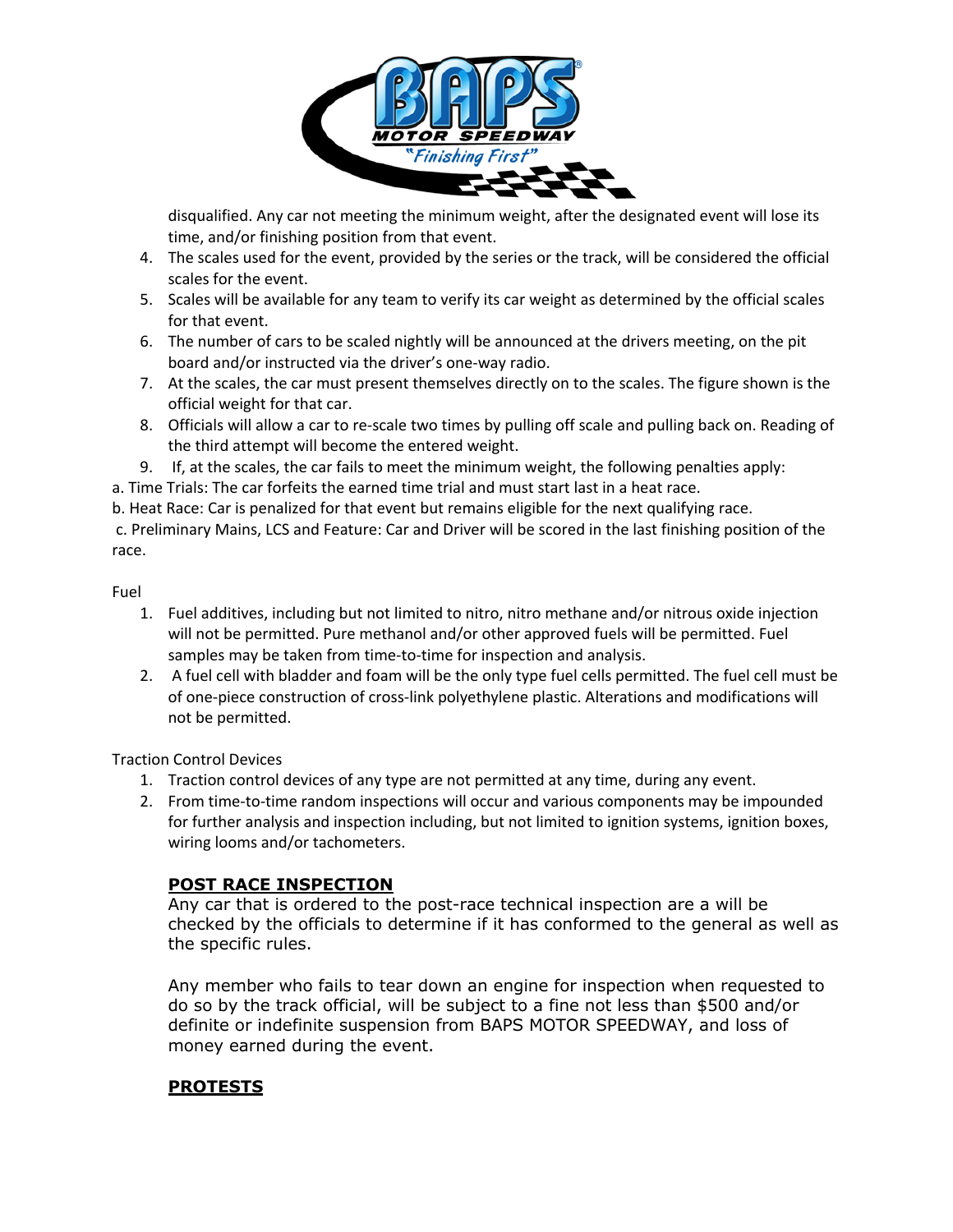

 If a competitor believes that another competitor running in the same event has or will obtain a significant unfair competitive advantage by some action that they believe is in violation of the track rules, they must protest such action to a track official. The protest must be made in writing by the driver, crew chief or car owner within ten (15) minutes after completion of the event.

Each protest shall be accompanied by a \$500 protest fee.

The track official shall decide whether the matter is valid and if so shall decide as promptly as possible and shall inform the parties of the decision. In deciding the protest, the track official may take whatever action deemed appropriate to further the interest of fairness and finality in competition results. Such action includes, but is not limited to, revising the official race results, imposing penalties, disqualification, suspension, monitory fine, subtracting points, or takes no action.

Matters not subject to protest: No protest will be accepted that is directed to a decision of a track official or supervisory official on any subject.

DRIVER OR OWNER MUST ATTEND BANQUET TO RECEIVE AWARDS WARNING ANY AND ALL FUEL THAT TESTS CLOUDLY AND DOES NOT SMELL PROPER WILL BE DEEMED ILLEGAL AND NOT PERMITTED TO RUN! THE BASE FUEL USED FOR OUT TESTING WILL BE THE TRACK FUEL. **NO EXCEPTIONS**

#### **HANDICAPPING:**

HEAT RACES: ALL DRIVERS WILL DRAW A PILL WHEN THEY SIGN IN AT THE PIT SHACK. HEAT RACES WILL BE LINED UP OFF PILL DRAW.

31 CARS OR LESS: 3 HEAT RACES 4 CARS (HANDICAP) & 6 CARS QUALIFY

32 CARS OR MORE: 4 HEAT RACES 3 CARS (HANDICAP) & 5 CARS QUALIFY

**CONSI:**  31 CARS OR LESS WILL HAVE 6 CARS QUALIFY 32 CARS OR MORE WILL HAVE 4 CARS QUALIFY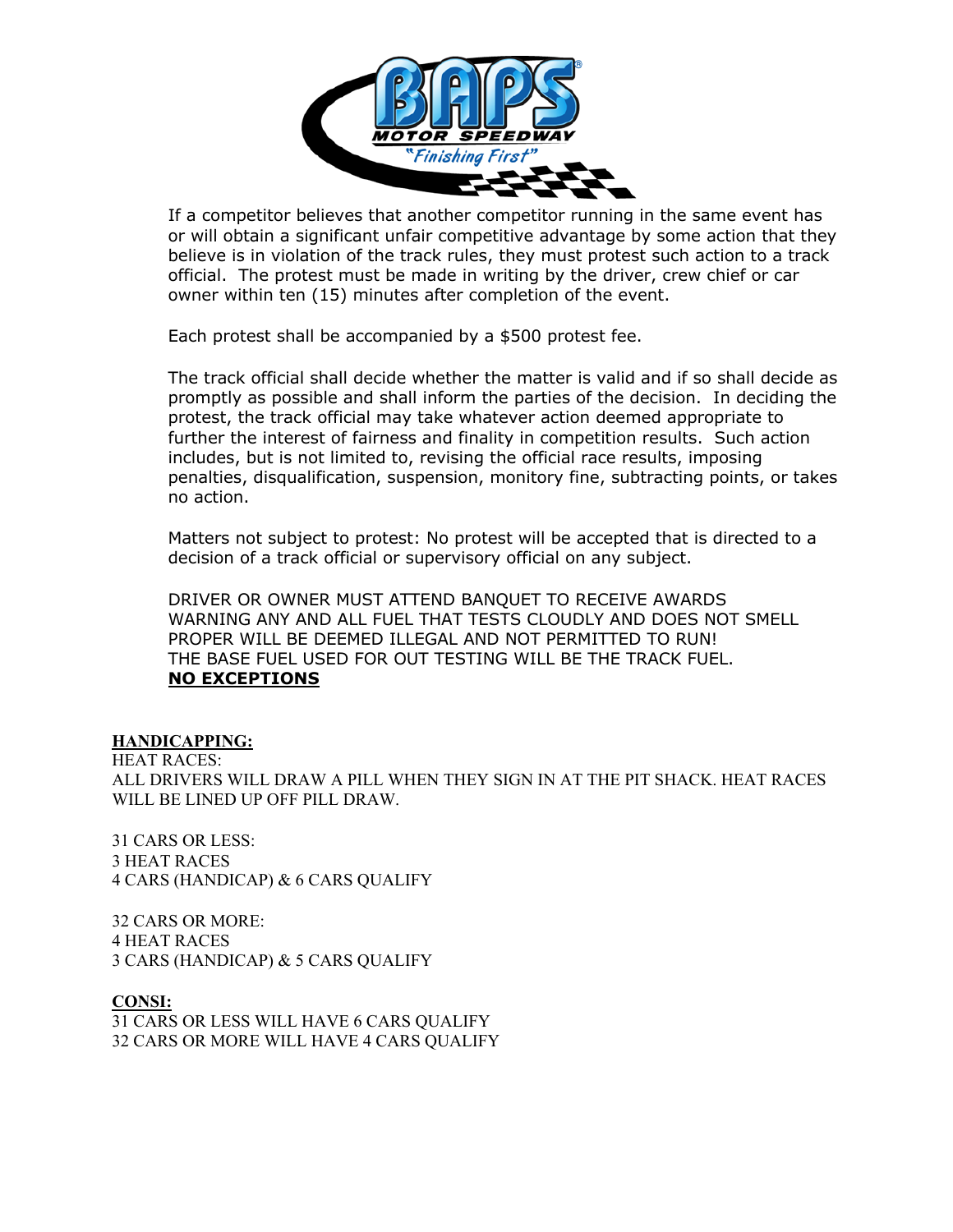

#### **FEATURE:**

A) THE FIRST 3 RACES OF THE SEASON THE TOP 12 QUALIFIERS FROM THE HEAT RACES WILL REDRAW FOR TOP 12 STARTING SPOTS.

B) STARTING WEEK 4 THE TOP 12 QUALIFIERS FROM THE HEAT RACES WILL LINE UP FOR THE FEATURE BY HEAT RACE FINISH (HEADS UP). IF THE PREVIOUS FEATURE WINNER IS IN THE HANDICAP, HE WILL AUTOMATICALLY START 12TH IN THE FEATURE. ALL OTHER DRIVERS THAT ARE IN THE HANDICAP LINEUP THERE WILL BE AN INVERSION PILL DRAWN THAT COULD BE POSTIONS 1-11.

C)ALL PREVIOUS WINNERS WILL HAVE TO SERVE THEIR PENALTY AT THE NEXT RACE THEY ATTEND UNLESS THE NEXT EVENT IS A TIME TRIAL SHOW OR SPECIAL FORMAT.

D) ALTERNATE MUST BE ON TRACK TO BE ELIGIBLE IF NEEDED.

# IF WE HAVE 12 CARS OR LESS WE WILL DO NO HEAT RACES, AND ADD 5 EXTRA LAPS TO THE FEATURE.

PURSE (12 CARS OR LESS) 1.\$250 2. \$125 3. \$100 4. \$100 5. \$90 6. \$75 7. \$65 8. \$60 9. \$55 10. \$50 11. \$40 12. \$40

PURSE (13 CARS OR MORE) 1.\$350 2. \$200 3. \$100 4. \$100 4. \$100 6. \$100 7. \$90 8. \$85 9. \$75 10. \$75 11. \$70 12. \$60 13. \$60 14. \$55 15. \$55 16. \$55 17. \$50 18. \$50 19. \$50 20. \$50 21. \$50 22. \$40 23. \$40 24. \$40

SEASON CHAMPIONSHIP POINTS: CHAMPION WILL BE AWARDED A TROPHY NO POINT FUND MONEY

#### **Line-Ups for heats/B-main/feature:**

When the original lineup is posted if 1 or 2 cars in the same row fail to start or are involved in a crash before one lap is completed we will slid the rows.

When the original lineup is posted if 3 or more cars in the same row fail to start or are involved in a crash before one lap is completed we will criss-cross the rows.

#### **RULES:**

Any car may be checked for engine, chassis, oil, fuel, tires, wheels, rear ends or sound legality at any time by a BAPS MOTOR SPEEDWAY Technical Inspector or Official. Upon entering a car for BAPS MOTOR SPEEDWAY competition, the driver (and possibly the owner) is responsible for the legality of their car and will suffer all penalties resulting with the car violating these rules. Refusal to submit a car, engine or parts for inspection or measurement upon the request of an BAPS MOTOR SPEEDWAY Technical Inspector will result in an immediate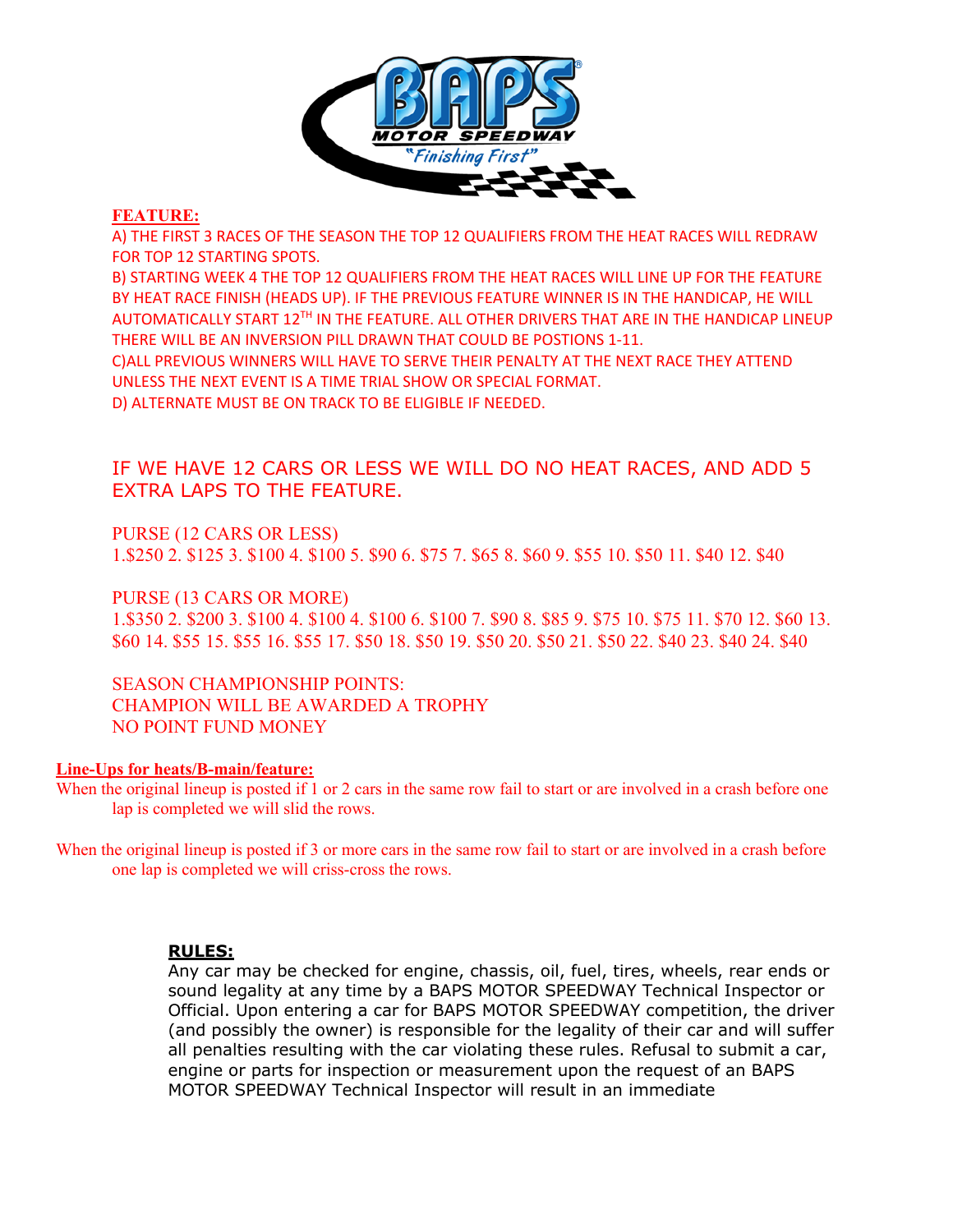

 disqualification and possible suspension by BAPS MOTOR SPEEDWAY management.

No equipment or racecar will be considered as having been approved by reason of having passed through inspection "unobserved." Regardless of a car passing prior inspections, compliance with all rules must be made at each post-race inspection. No expressed or implied warranty of safety shall result from the technical inspection or approval. Any rules or guidelines not covered will be governed at the discretion of the BAPS MOTOR SPEEDWAY management and the Technical Inspector.

Enforcement of Specification Rules: All BAPS MOTOR SPEEDWAY -approved weighing, measuring and testing devices used by the BAPS MOTOR SPEEDWAY Technical Inspector are the standards that will determine compliance with the rules and regulations. A competitor's equipment, gauge or instrument will have no bearing on the enforcement of these rules.

Impounding - BAPS MOTOR SPEEDWAY officials reserve the right to impound any racecar or remove any component on a racecar (including the engine) at any time.

Confiscation of Illegal or Unauthorized Components - The use of illegal or unauthorized components on racecar will result in the confiscation of the said components. These components will then become the property of BAPS MOTOR SPEEDWAY and will not be returned. Failure to surrender the illegal parts will lead to a minimum two (2) week suspension (mandatory) for the car owner, car and driver. This will turn into an indefinite suspension until the said illegal component is turned over to BAPS MOTOR SPEEDWAY management.

New Enforcement Procedures, Equipment or Methods: Due to the rapidly changing technology of motorsports, BAPS MOTOR SPEEDWAY officials will continue to develop new procedures, equipment and methods to enforce the rules and guidelines contained within this rulebook or succeeding rules bulletins. These procedures, equipment and methods will be based on common sense, consistency, impartiality and fair play. These procedures, equipment and methods may be introduced at any time without prior notice to the participants.

Driver Requirements: All drivers must be at least sixteen-(15) years of age to compete in this division. Drivers under eighteen (18) years of age must have a signed and notarized Parental Consent form by both parents or legal guardians and said documents must be in the hands of the BAPS MOTOR SPEEDWAY management before participation of said individual will be permitted.

BAPS MOTOR SPEEDWAY is private property. Any person on this property without the permission of the management of BAPS MOTOR SPEEDWAY is guilty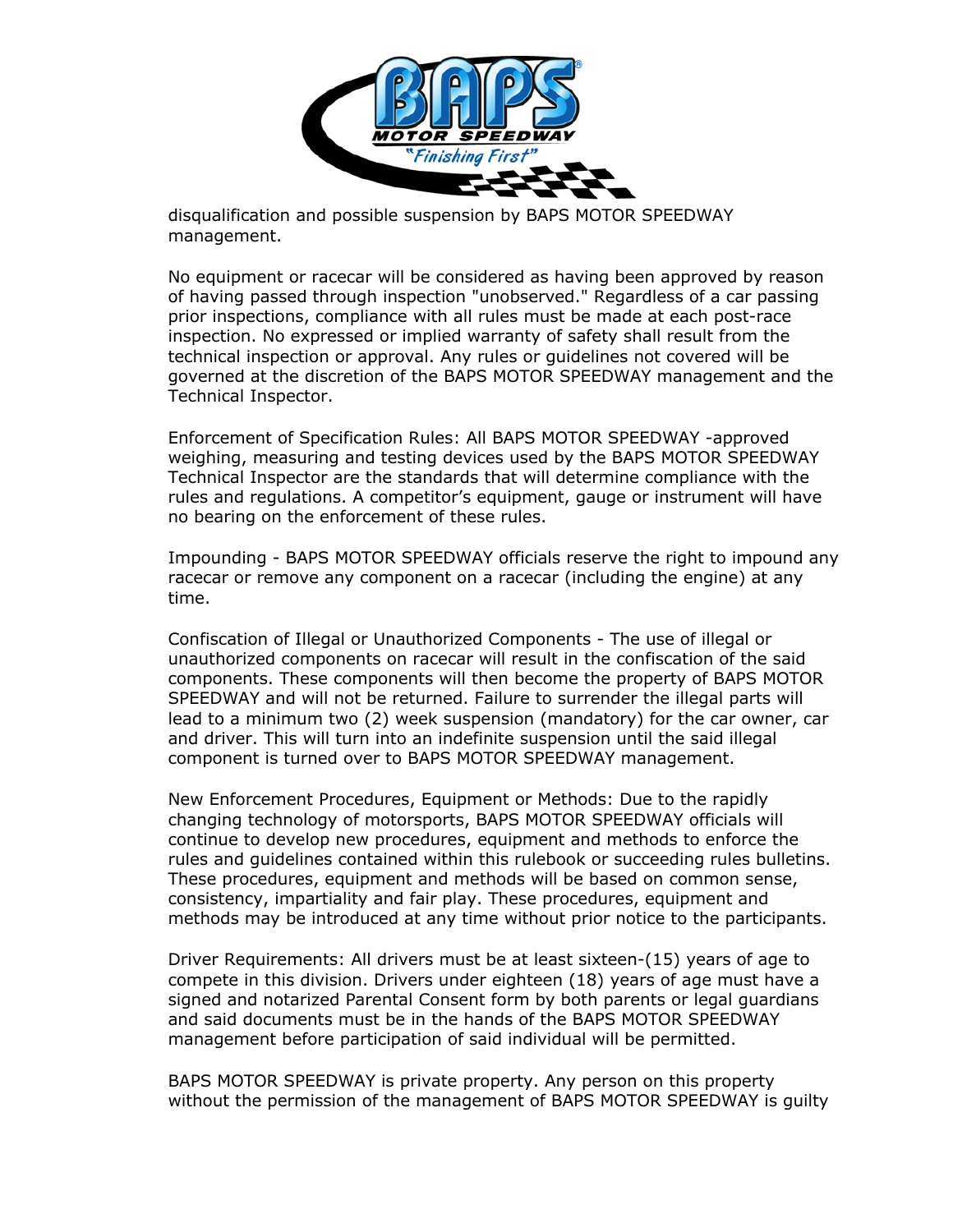

 of trespass and subject to the penalties prescribed by law. Through the purchase of a pit pass or admission ticket, a person is given the authority and the right to be on this property in conjunction with the related racing activities. However, management reserves the right to revoke or cancel this authority at any time that it feels that person's presence or conduct is not in the best interest of the sport of auto racing, fellow competitors, the fans, management and the employees of the speedway.

EQUIPMENT & APPAREL FOR ALL DRIVERS No express or implied warranty of safety shall result from publication of, or compliance with these rules and regulations. They are intended as a guide for the conduct of the sport and are in no way a guarantee against injury or death to participants, spectators or others. Whenever there is a conflict between a safety provision provided herein and any other rule, the safety provision shall take precedence.

1. HELMET: BAPS MOTOR SPEEDWAY requires that a driver must wear an automotive racing type helmet of current standards of SA2010 or SA2015 rating any time he/she is on the track for slow laps, practice or racing conditions. Drivers without a helmet meeting the BAPS MOTOR SPEEDWAY minimum Snell standards may not be permitted on the racetrack in a racecar.

A helmet is designed to absorb energy once. If a significant impact has occurred to the helmet, it is highly recommended that it be sent back to the manufacturer for evaluation. Helmets are subject to inspection at each event by the technical inspector or other BAPS MOTOR SPEEDWAY official. A full-face helmet is highly recommended. Eye protection is mandatory when an open face helmet is used.

Helmets with Radio Harnesses: Many drivers compete in other racing series' that permit the use of radios. If a driver should use that helmet to compete in an BAPS MOTOR SPEEDWAY event, he/she must duct tape the connector end to the back of their helmet. This is the only way in which this helmet will be permitted without actually removing the entire radio harness from the helmet.

2. FIRE SUITS: All drivers must wear an BAPS MOTOR SPEEDWAY - approved fire-retardant suit of Nomex or equivalent material any time they are on the track. A double layer or more is highly recommended. It is also recommended that a suit be kept free of grease, oil or other flammable substances. If the suit is two-piece, both the top and bottom must be worn at all times while operating a racecar (NO EXCEPTIONS!).

3. FIRE EXTINGUISHERS: An on-board fire extinguisher is highly recommended. If used, they must be securely fastened and within reach of the driver. It is also recommended to recharge the extinguisher at least once a year.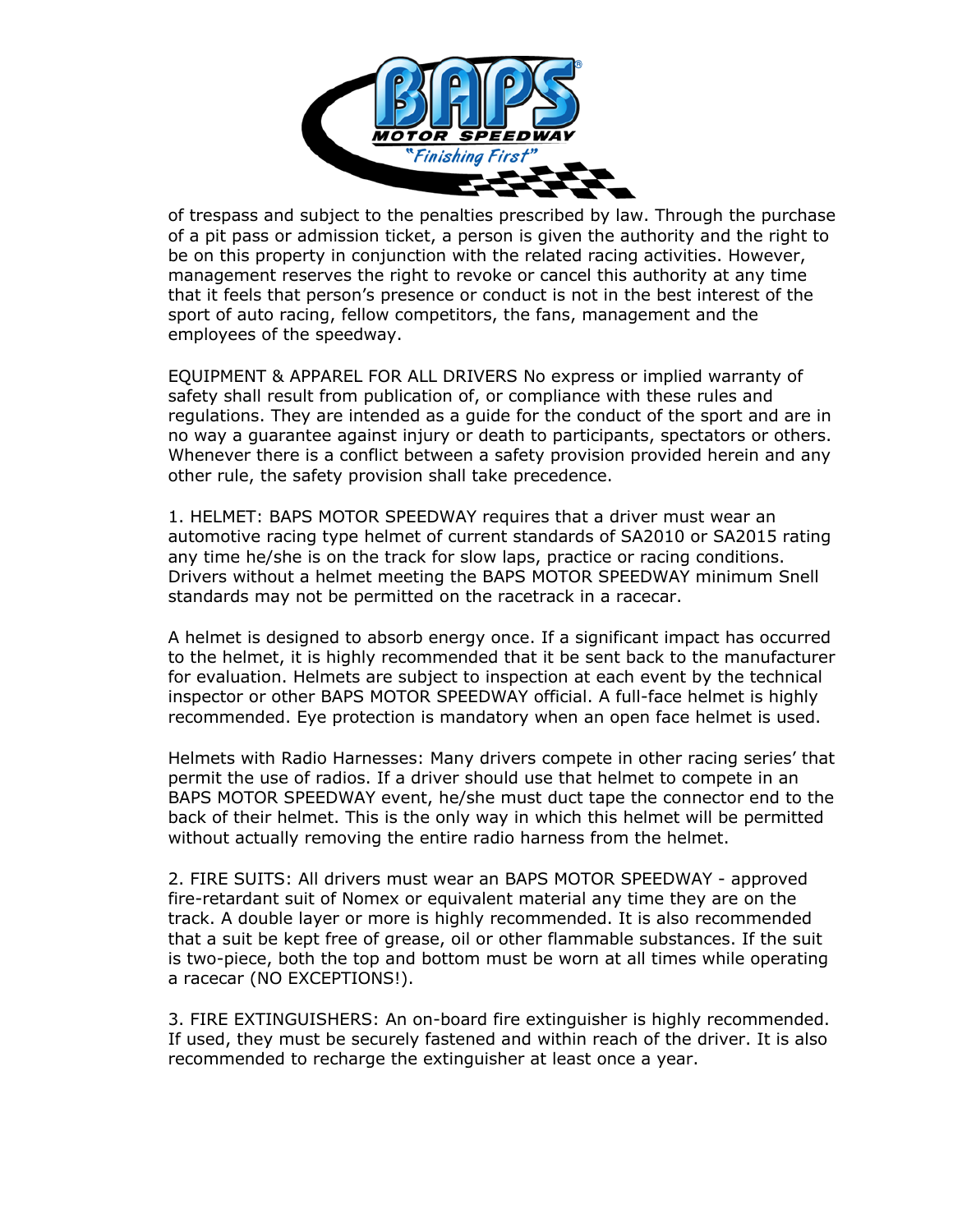

 NECK COLLARS: All drivers under the age of 16 must wear a neck collar anytime he/she is on the track for slow laps, practice or racing conditions. Neck collars are highly recommended for all other drivers.

OTHER SUGGESTED EQUIPMENT / APPAREL: Some of these items are not required, but they are all highly recommended. 1) Flame retardant racing gloves, underwear, socks and

shoes 2) Head sock (balaclava) and knee pads. 3) Steering wheel "nose pad" and roll bar padding. 4) Arm restraints and helmet restraint on the seat. 5) Safety wire on hood and trunk zeus buttons and other nuts and bolts throughout the car. 6) Interior door pads, tunnel pads and other upholstery.

5. SEATS: Only SS-approved factory-manufactured metal seats may be used. No homemade seats will be permitted. Lightening the seat by anyone else other than the factory is not permitted. Lumbar supports and head & shoulder supports on the seat are highly recommended.

a) Mounting of the Seat: Driver's seat may be no farther back than 56 inches measured from where the floor pan meets the firewall from OEM factory to the back of the seat cushion area. The seat may be moved within the driver's compartment (remaining within the same general area as the general design) without moving or changing existing bars in the frame. The seat must be mounted directly to the frame. When mounting the seat forward, use a flat piece of steel or aluminum behind the seat (don't just use bolts in encased tubing). The use of wood as supports or mounting brackets is not permitted. The presiding tech inspector shall have final approval of the mounting of the seat. SS management and the Technical Inspector assume no liability for any injuries that may occur as a result of the mounting of a seat, regardless of the approval given to compete with that seat and its location.

b) Racing Harness: All cars must have an SS-approved type of five-(5) point racing harness (minimum 3" wide) that is equipped with a quick release buckle unless otherwise designated. Be sure to regularly check you're racing belts for damage such as fraying, tearing, etc. If this should occur, the belts should be replaced immediately. SS endorses the belt manufacturer's recommendation that the belts be changed two (2) years after the date stamped on the SFI tag regardless of the number of times the car has been raced. The racing belts are similar to a helmet, in that they are designed for protection in only one major impact. If you have had a significant incident, the manufacturer strongly recommends immediate replacement of the belts. Also, make absolutely sure that your five-point racing harness is totally secured and that you have pulled the straps as tight as possible anytime you drive the car.

FUEL CELL: Any approved metal fuel tanks must be used and remain securely mounted in the rear compartment of the car or in the trunk. The fuel cell may not be any lower than the rear end housing. a) Fuel Tank Straps: The fuel cell must be strapped down with at least four-(4) 1.0" wide steel straps or two-(2)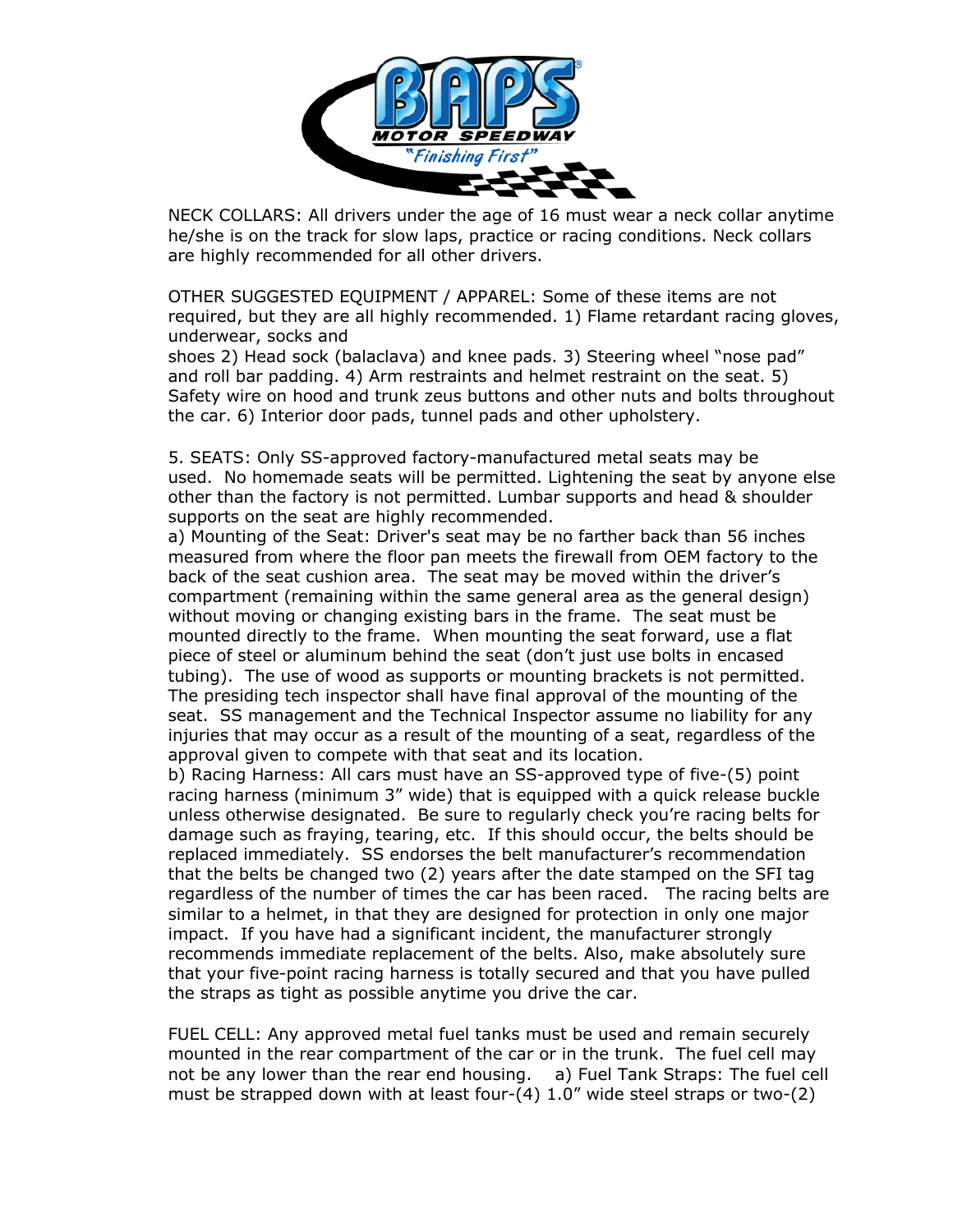

 2.0" wide steel straps on the top of the fuel cell and four-(4) 1.5" wide steel straps or two-(2) 2.0" wide steel straps underneath the fuel cell. The straps must a minimum 1/8" in thickness.

b) Check Valve: A check valve is mandatory on the filler pipe to prevent fuel spillage in the tank is turned over.

c) Fuel Cap: Make absolutely sure that you check the cap on your fuel cell for tightness before going onto the racetrack. The cap should fit snugly onto the cell.

D) Fuel Pump: OEM style fuel pump, no electric fuel pumps.

RADIOS: One-way or two-way communication radios are not permitted with the exception of the mandatory track Receiver radio on the track designated frequency only (Frequency 0000).

# **FRAMES:**

1. North American made passenger cars from 1965 with a wheelbase of no less than 108 inches originally. Wheel base must remain stock except cars with a wheel base of more than 108 inches may be shortened to 108 inches with approval of speedway tech personnel on a case by case basis. No jeeps, trucks, sports cars, convertibles or station wagons.

2. FRAME: Must remain stock including all suspension mounting fixtures in stock location.

Frame must be the same make as body used (GM for GM, Ford for Ford, etc.). No down tube frames permitted. Unibody Cars Must use a frame of 8.0" in circumference  $(2.0'' \times 2.0''$  box tubing) to tie front and rear frame rails together. Roll cage must be attached to the box tubing frame. Minimum tubing size is 1.5" o.d.

a. Damaged or rusted frames can be repaired with 2x2 box tubing 1/8" wall in front of steering box and idler arm mounting holes forward, and or centerline of rear springs to bumper mounts.

b) Roll Cage Construction: Must be a minimum of a four-post roll cage (6point is recommended). Front and rear hoop are recommended and must be welded to the OEM stock frame, not the floor or body. The bars must be welded to the top of the frame and extend at least four inches above the driver's head. Two bars must run from the top of the cage to the rear frame section. The roll cage and door bars must be constructed of round steel of minimum 1.5" diameter tubing (minimum 0.095" wall thickness). No aluminum and/or soft metals are permitted. The driver's side door bars must have a minimum of four protective side bars, three bars on the opposite side of the cage. Must have roll bar from the floor to roof and left to right, welded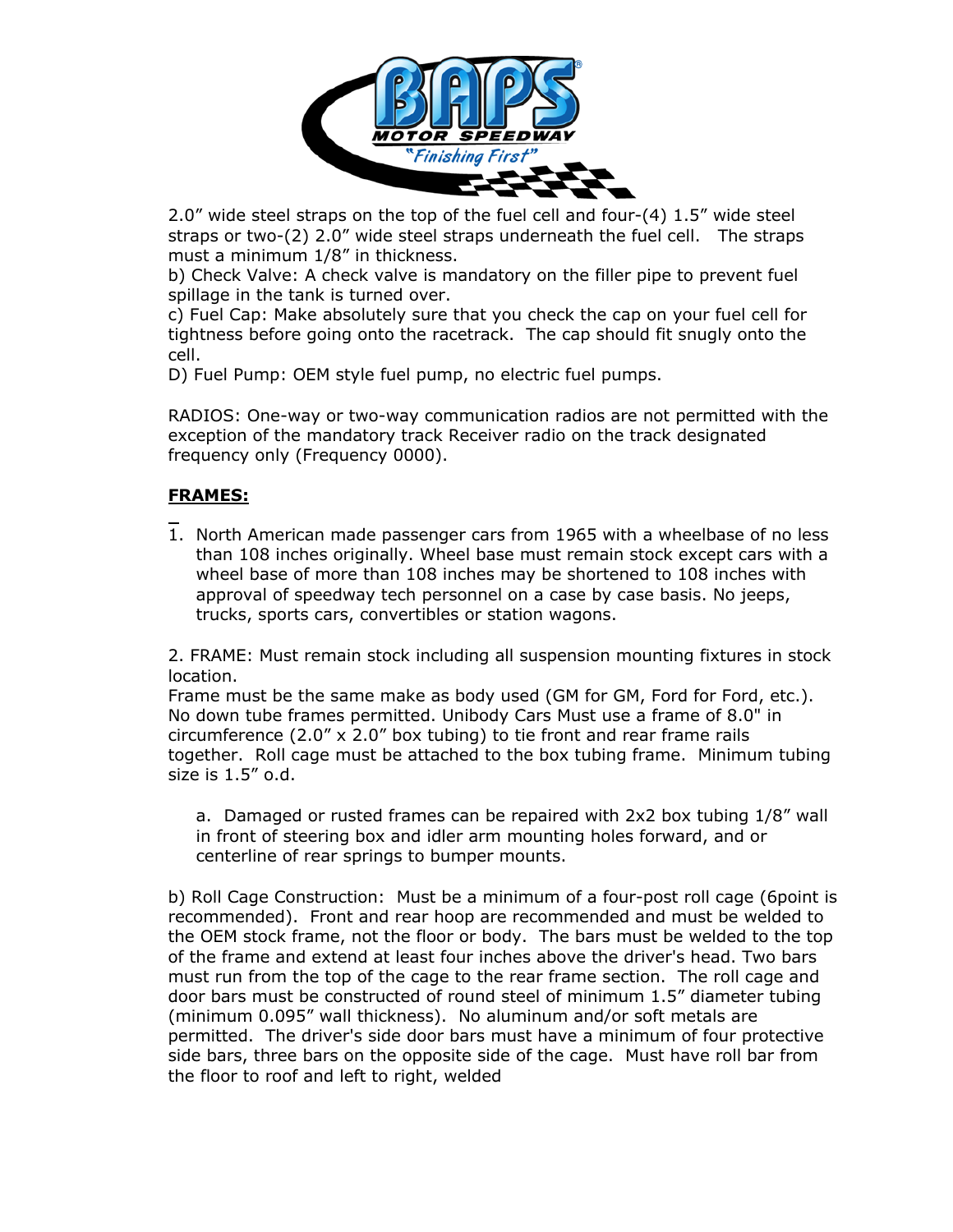

 to frame, or from the top have two braces to the rear, mounted ahead of the rear wheels.

c) All butt welds, joints and connections may have gusset plates for reinforcement.

d) A fuel cell protection bar is mandatory.

e) Any bracing that does not conform to these construction rules is subject to final approval by the Technical Inspector.

3. Firewall: The OEM stock or aftermarket/handmade metal front firewall (min. 20 gauge steel) is mandatory between the driver's compartment and the engine. A metal rear firewall is mandatory between the driver's compartment and rear end/fuel cell compartment. Holes in the front and rear firewalls must be completely covered with sheet metal. The trunk must be sealed completely from the driver's compartment. 1) The right side of the firewall may be moved no further back than 29.0" from the right front center line of weight jacker and the left side of the firewall can be no more than 20.0" from the left front center line of weight jacker.

a) Interior metal may be aluminum. May be boxed in behind the driver's seat but must stay behind the x-Bracing in the roll cage.

b) Floor: Must have a full steel (min. 20 gauge steel) floorboard from the driver's side firewall to the back of the driver's seat. Original floorboard may be replaced with steel floor of the same OEM thickness. Area of floor under driver's feet must be reinforced with at least 1/8 inch steel or aluminum. The tunnel beside the driver's seat above the transmission cannot be larger than 10.0", bent at a 90 degree angle from the floor pan and then must be bent at a 90 degree angle straight across to the right side door only.

4. Radiator Support Bar: A bar may be used to protect the radiator using a 3piece design using a maximum 1.50" tubing constructed no wider than the frame rails and no higher than 10.0" off the top of the frame rails. A maximum of two bars may be attached to the top of the bumper from the protective hoop. Vertical bars may be installed between the two horizontal bars for the sole purpose of protecting the radiator. Rear bracing of hoop is optional. A wrecker hook up point must be included.

5. Engine Location & Mounts: All mounts must remain as OEM stock types or an aftermarket racing type motor mount. Number 1 spark plug hole must be at least 1 inch forward of weight jack bolt, however all engine locations are subject to discretion of the Technical Inspector.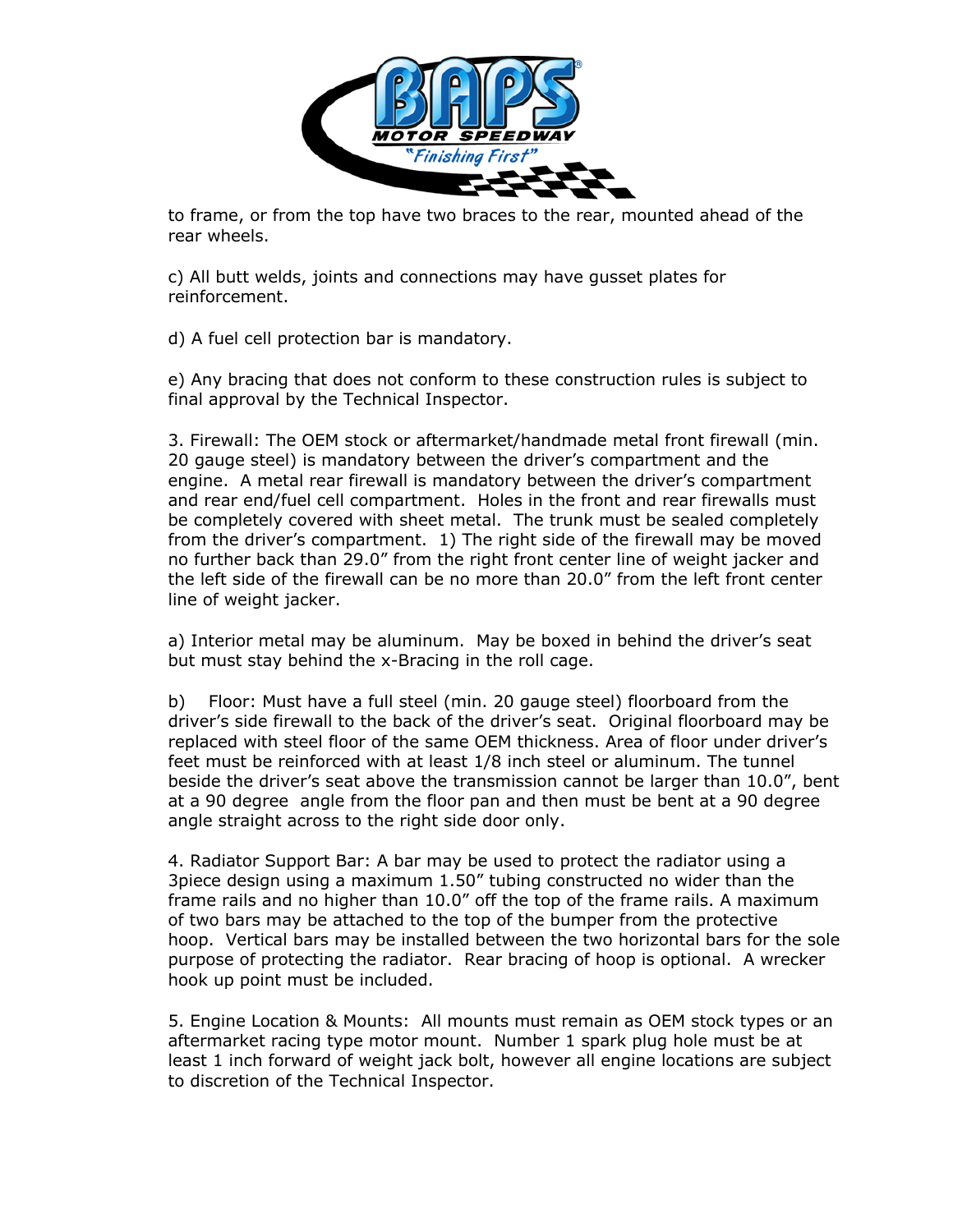

#### **SUSPENSION:**

- 1. STEERING COMPONENTS: The entire steering system must remain stock OEM "type", within the stock dimensions, steel thickness, location and configurations as currently delivered OEM for that make and model of car with the following exceptions: 2) Tie rod assemblies can use aftermarket parts. 3) Removable steering wheels and collapsible steering shafts are permitted to take the place of stock "OEM" type. 4) Steering quickeners are permitted. Aftermarket center link is allowed but must be the following part numbers #30721 and #30272.
- 2. CONTROL ARMS: The front upper control arms may be tubular aftermarket non-adjustable arm mounted on stock OEM mounts. Lower control arms must be OEM factory.
- 3. SPINDLES: Must be stock OEM "style" spindles with stock dimensions and materials only. Drop spindles are not permitted. Metric IMCA 3-Piece Spindle will be allowed.
- 4. SHOCKS: Only non-adjustable gas or oil-dampened aluminum or steel bodied shock absorbers are permitted. Shock absorbers that are externally adjustable or have remote reservoirs or Schrader valves are expressly prohibited. Bumps stop of any kind not permitted. More than one shock per wheel is not permitted. Driver adjustable shocks are not permitted. Weight jacks are permitted (driver adjustable weight jacks are not permitted). External canister gas shocks 3-way or 4-way adjustable shocks are not permitted. No electronic Shocks allowed.
- 5. SUSPENSION: All suspension must be OEM stock components for that make and model of vehicle except for rules noted below. Stabilizer links may be threaded rod All bushings may be rubber, polyurethane, solid or spherical bearing type. a) Coil Springs: Front or rear springs may be altered or exchanged as long as

they are OEM or OEM type for that make of vehicle. Aftermarket racing type springs are permitted. Must be mounted in stock location. Rear coil springs must be mounted on top of rear end with a 2 inch offset tolerance. Rear spring free height must be within 2" of each other. (example: If RR spring has a 14" free height LR must range from 12" to 16" in free height)

b) Leaf Springs – Only multi-leaf springs are permitted. Monoleaf or composite springs are not permitted. Chrysler leaf springs are not permitted in non-Chrysler cars. Leaf sliders are not permitted. Fixed spring shackle plates only. Aluminum or steel plates are permitted. Lowering blocks are permitted. Adjustable lowering blocks are permitted. Leaf Spring front mounts may be aftermarket but must be of OEM stock specifications.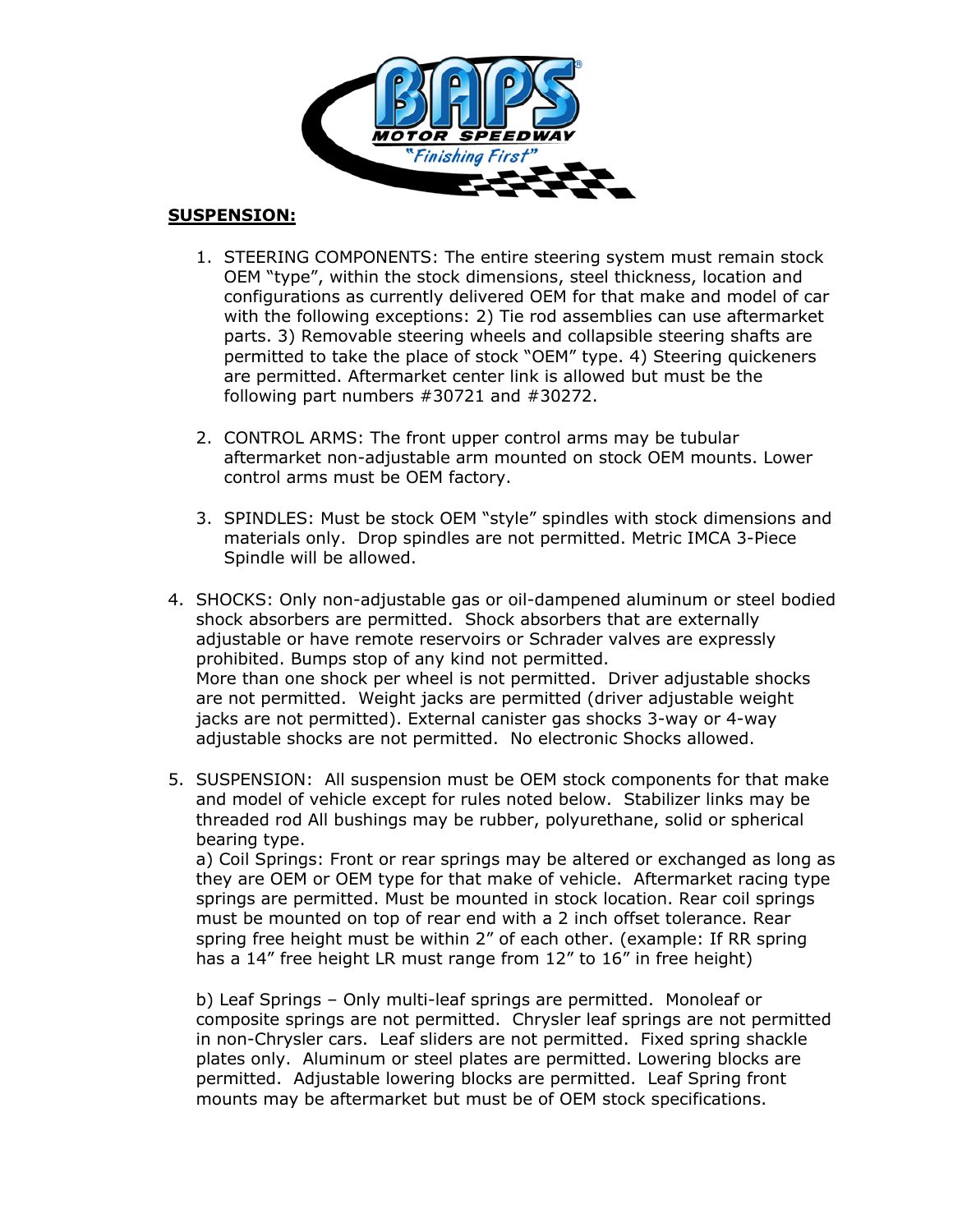

C) See Attached drawing for location of leaf springs.  $+/-1$  inch tolerance on spring spacing





- 6. HEIM JOINTS: Only steel or aluminum heim joints are permitted.
- 7. REAR ENDS: Stock OEM rear ends must be mounted in stock OEM location on stock OEM style mounts (non-adjustable). Rear ends may be locked by welding the spider gears or with a mini spool. Posi-traction as an OEM factory option is permitted. Any gear ratio is permitted. Aftermarket solid steel axles are permitted (gun drilled axles are not permitted).

A. Ford 9" Rears and floaters (non cambered) Permitted - Any stock style Ford 9" rear end permitted with stock mounts and mounting locations on any make of car. Steel or aluminum mini or full spool only (rear-ends must be locked. No independent rear suspension. Aluminum 3rd members an spools are permitted. Axle housing must be steel. Axle tubes can be no more than 3 ½ inches in diameter.

B. Rear Control Arms – Aftermarket upper rear control arms are permitted and may be adjustable to obtain the correct pinion angle. Lower rear control arms must be factory stamped or made of box or round tubing that is non-adjustable and mounted no more than 3 3/8 inches from bottom of axle tube to the center of the bolt. All four(4) upper and lower control arms must be connected at all times. No sliders or spring arms, must be fixed length. Bushings must be made of rubber, polyurethane, solid or spherical bearing.

> C. Pan hand bars- A solid panhard bar (minimum 30" in length) from center of heim to center of heim is permitted. Must be mounted inside rear frame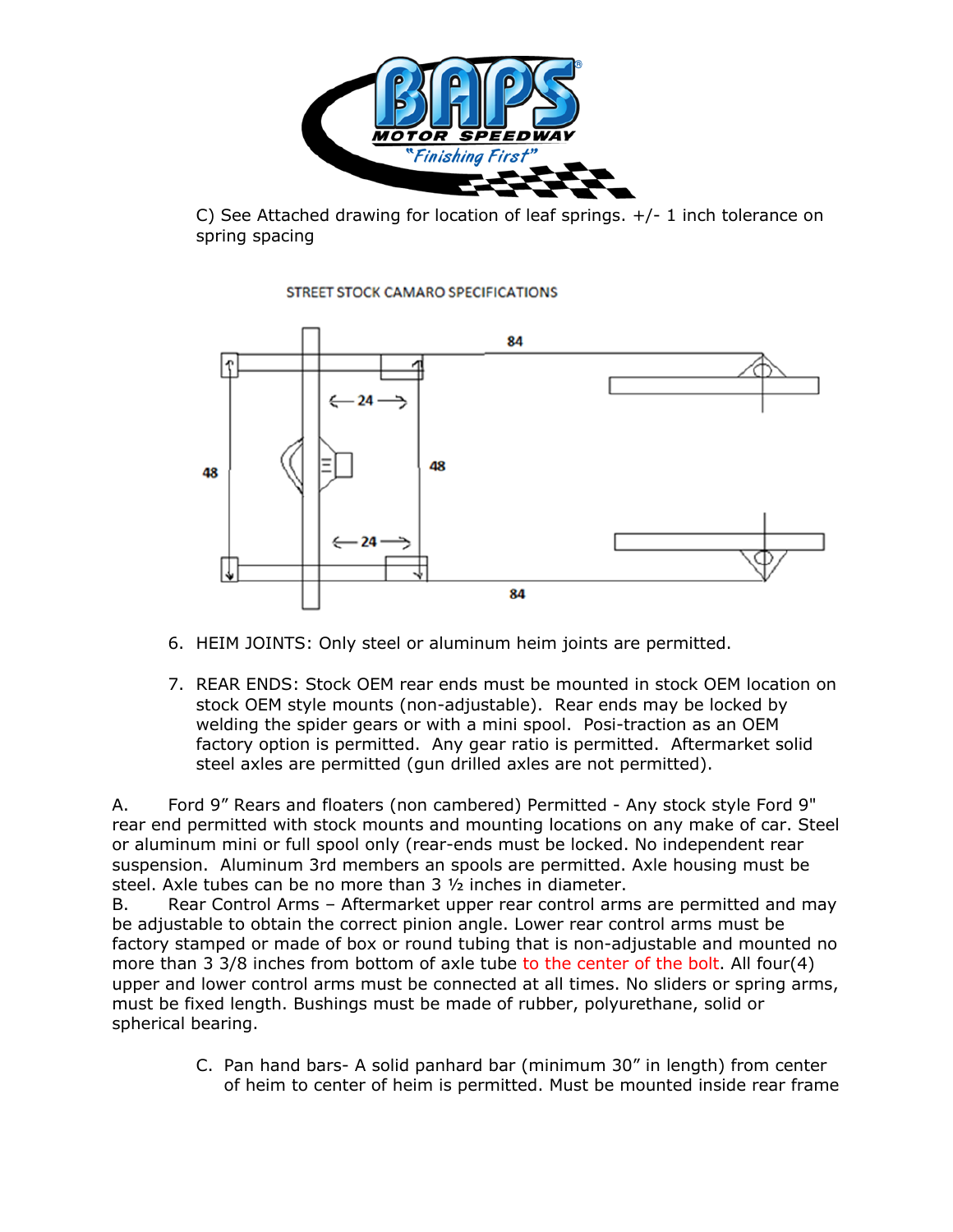

 rails, on centerline of axle housing frame mount has to be within one inch tolerance of centerline of rear axle.

6. BRAKES: The entire brake system must remain stock OEM "type", within the stock dimensions, steel thickness, location and configurations as currently delivered OEM for that make, model and year of car unless otherwise noted below.

a) Brake Rotors: Aftermarket steel rotors are permitted on the rear. Front rotors must be stock OEM style.

b) Brake Calipers: Only OEM Steel Brake caliper is permitted. Aftermarket brake pads are permitted.

c) Brake Lines: Steel, aluminum, rubber or steel-braided brake lines are permitted. Plastic is not permitted.

d) Brake Master Cylinder: Aftermarket brake master cylinders are permitted. e) Brake Bias or Proportioning Valves: Brake bias or proportioning valves are permitted. Complete elimination of the brake by a valve at any wheel is permitted.

f) Disc Brakes: Will be permitted as follows: Stock steel calipers must remain in manufacturer' line (no aftermarket racing calipers). The caliper mount must be permanently fixed to the axle housing. Steel rotor only and may be aftermarket. An aftermarket aluminum or steel hat is permitted.

# **BODY:**

1. BODY STYLES: The following body styles may be adapted to currently approved chassis, must remain in manufacturer's line.

a) Ford - 1988–1997 2-door T-bird or Cougar.

b) General Motors – All 2 door models: Cutlass Supreme 1988-1994; Buick Regal 1991-1994; Grand Prix 1988-2004; Lumina 1990-1994; Monte Carlo 1995-2004; The listed GM sheet metal may be used on existing 1978-1988 GM G-body chassis. Additionally, 1982-1992 Camaro and Firebird bodies may be used and adapted to current rules or the sheet metal may be used on an existing chassis.

2. Aftermarket and handmade aluminum or steel body panels are permitted. but must be identifiable by year, make, and model. Fiberglass roofs are allowed but must match body being used. All lines and bends must match OEM bodies. Bodies must be in stock location and dimensions must remain as factoryproduced; widening and/or narrowing of body will not be permitted. No dirt late model style bodies.

a) All cars must have complete bodies in the proper configuration for the make, model and year, including fenders, bumpers, roof, nosepiece, hoods and trunks. Front inner wells may be removed. The rubber grommets may be removed from the body mounts.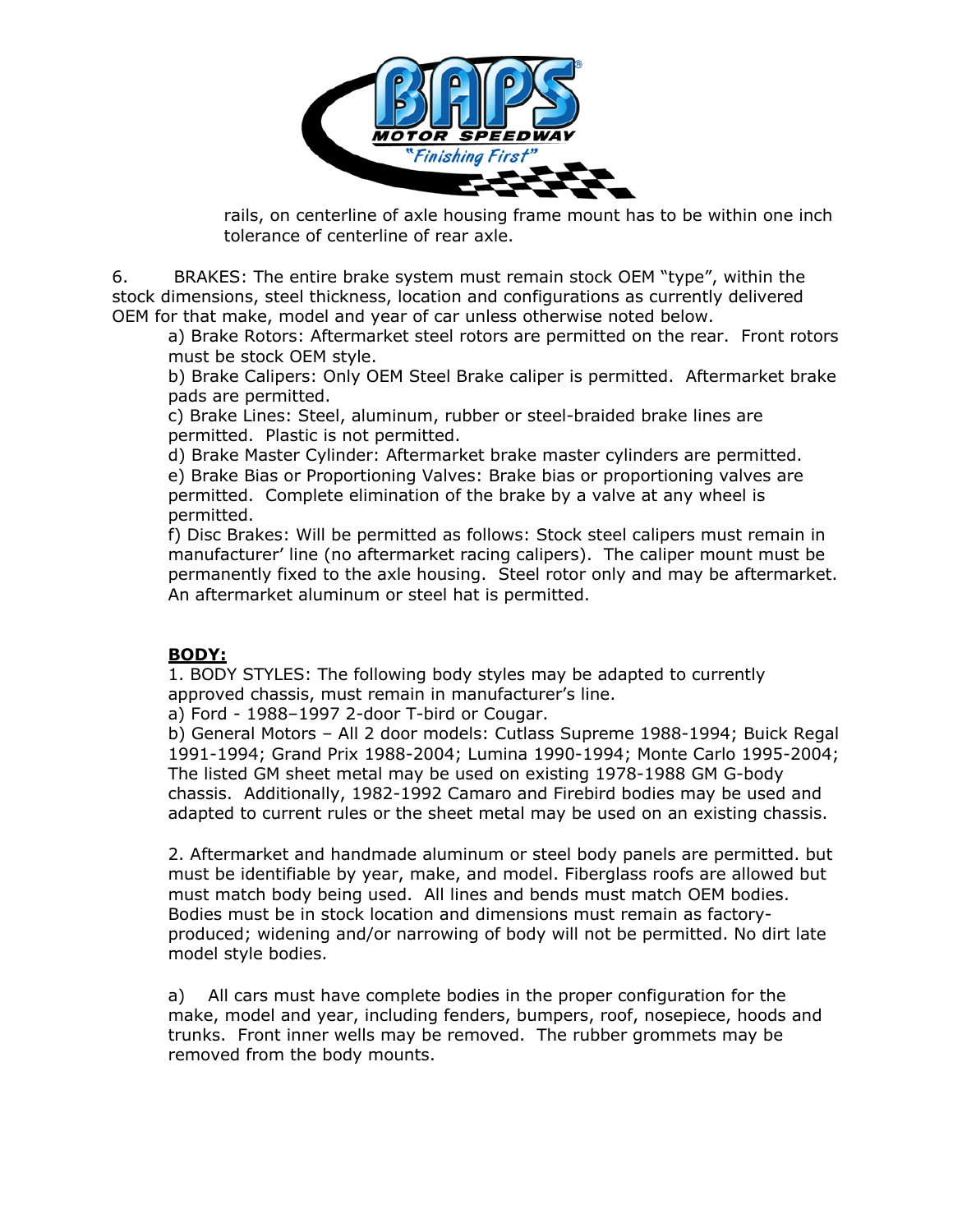

 b) All OEM factory trunk and hood latches must be removed and replaced with straps, pins, or clips. The floor of trunk must be removed. Track personnel must have easy access to open the hood and trunk quickly.

c) Exterior: All headlights, taillights, glass and emblems must be removed. Side skirts permitted on doors only and must not be any lower than frame rail. Doors must be welded or bolted shut. All sheet metal used must be 22 gauge or thicker. The rear/back of the trunk area may be open.

d) Interior: All flammable (plastic or fabric) material must be removed. Dash assembly is optional. The rear firewall area must be covered with sheet metal. Sheet metal work is not permitted in the driver's area from the dash to the rear of the seat. The interior sheet metal may not be boxed around the driver's seat.

e) Inner Supports: All body parts may have the inner supports removed however, it must be braced to be rigid if the inner support panel is removed. The rear window side panels, dash board and the inner roof panels may be removed completely for roll cage installation only.

F) Repairing of Components: Body components may be repaired and must be approved by the Technical Inspector prior to returning to the speedway for competition. The Technical Inspector reserves the right to disallow a repaired car from competition that does not appear to be properly repaired. Once a body is repaired from its original form, SS management and the Technical Inspector assume no liability for any injuries that may occur as a result of this repair regardless of the approval given to compete with that repair.

3. Rub Rails: Permitted between the wheelbase only. A maximum 1.25" max round tube. It may be no lower than the center of the hubs and no higher than the top of the tire. Must be tight against the body with no sharp ends. Must be a single rail design and be attached flush with the body contours. At a distance of 18.0" from the rear wheel well, the rub rail may extend out from body to the outer edge of rear tire. Subject to the Technical Inspector inspection and approval.

4. Spoiler – Unaltered OEM stock spoilers are permitted or aftermarket spoilers are permitted if it is a one piece aluminum spoiler attached to the trunk with a maximum material of 4.00" and wing styles are not permitted. No side or center panels or braces of any kind are permitted. Spoiler may be no wider than top edge of rear quarter panel where mounted.

5. Mounting of Components: All body components must be firmly attached to every car competing in any race. Any car may be black flagged or denied entry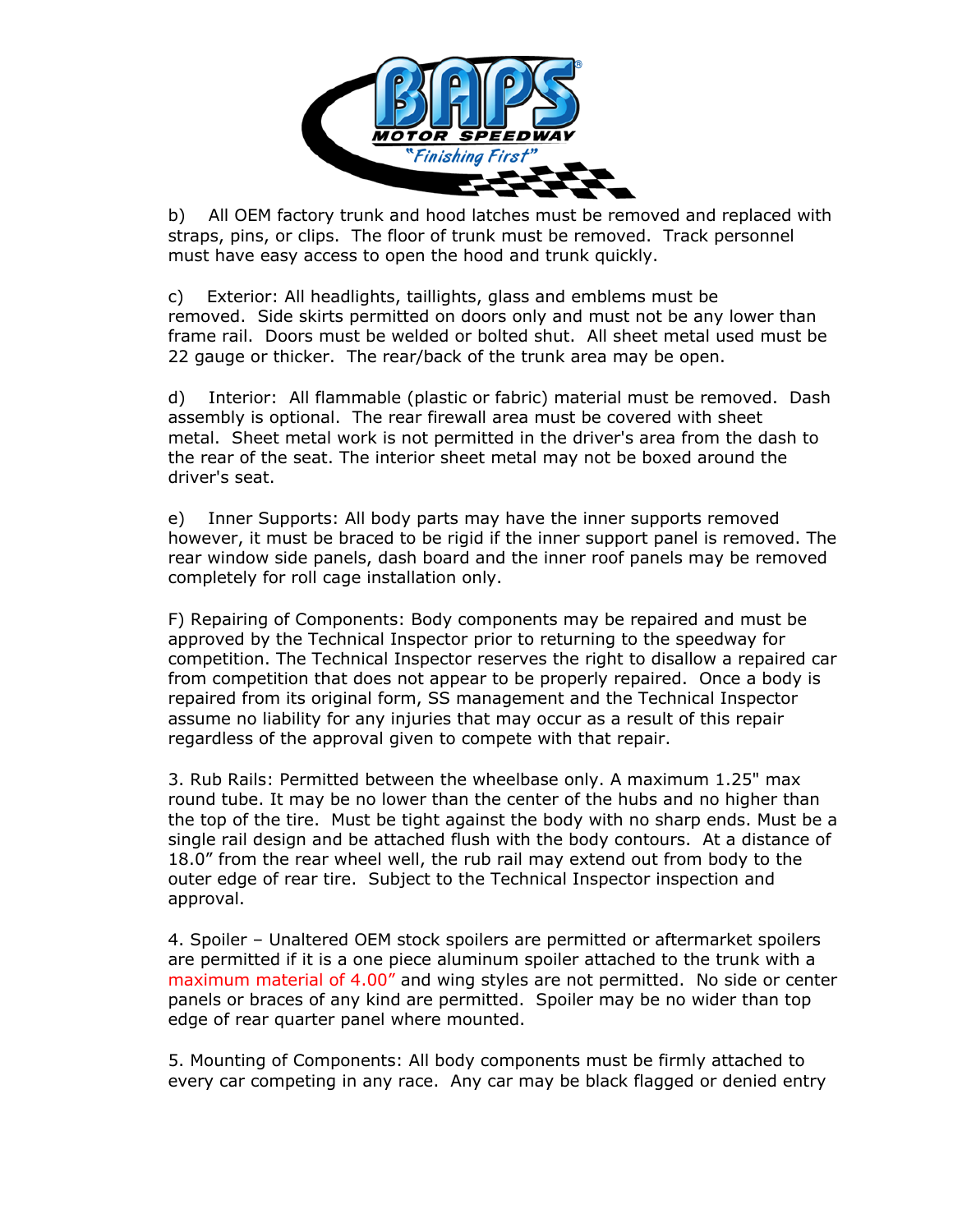

 to start qualification or a race if any of the aforementioned items are not attached unless the Technical Inspector gives prior approval.

6. WINDSHIELDS/WINDOW OPENINGS: All cars must have an approved protection in front of the driver in the windshield opening with a minimum of three-(3) vertical bars (no less than 3/16" in diameter). A screen for protection is also highly recommended. All glass must be removed.

Window Nets: Full size window nets are mandatory at all times in the left side window unless approved arm restraints are used by the driver. The seat belt buckle method of mounting is recommended. Window nets must release from the top and be attached to the roll bars only. The side window areas must remain open at all times other than window nets. "Sprint car style window nets" are not approved in place of a full size window net. The left and right side quarter windows must match.

7. Front Bumper – An aftermarket front bumper may not extend more than three inches from the outside of frame rails or the ends must be rounded/radiused and directed towards the rear of the car

A) Rear Bumper – An aftermarket rear bumper may not extend more than three inches from the outside of frame rails or the ends must be rounded/radiused and directed towards the front of the car, must extend inside the rear quarter panel. B) bumper covers: Aftermarket plastic nose and tail covers must be used but must match car (GM on GM, Ford on Ford etc).Tail piece must be un-altered. If the nose or tail cover is removed during the race and there is no approvedbumper behind the cover, the car will not be permitted to continue in the race.

8. MIRRORS: Mirrors are not permitted.

9. NUMBERS: The car should have numbers of contrasting car color from the body that are a minimum height of 18.0" and width of 4.0" on both doors and a minimum height of 24.0" and width of 6.0" on the roof. Metallic or foil numbers are not recommended and highly discouraged. Scorers will not accept the responsibility for incorrect scoring of cars in which numbers are not clear or easily read from the Control Tower.

10. APPEARANCE: All competitors must present a neat and clean appearing car for any SS event. Crash damaged cars must be repaired to the minimum technical standards before returning to competition. Any car returning to the speedway without a hood must have a fan shroud in place or it will be denied to return to competition. A Technical Inspector or SS official may deny a car from competing if it does not meet the minimum acceptable standards as mentioned above. SS management reserves the right to deny access in competition because of a sponsorship, advertisement, paint scheme and/or lettering on a car not in "good taste," or in the spirit of keeping this a "family entertainment" sport.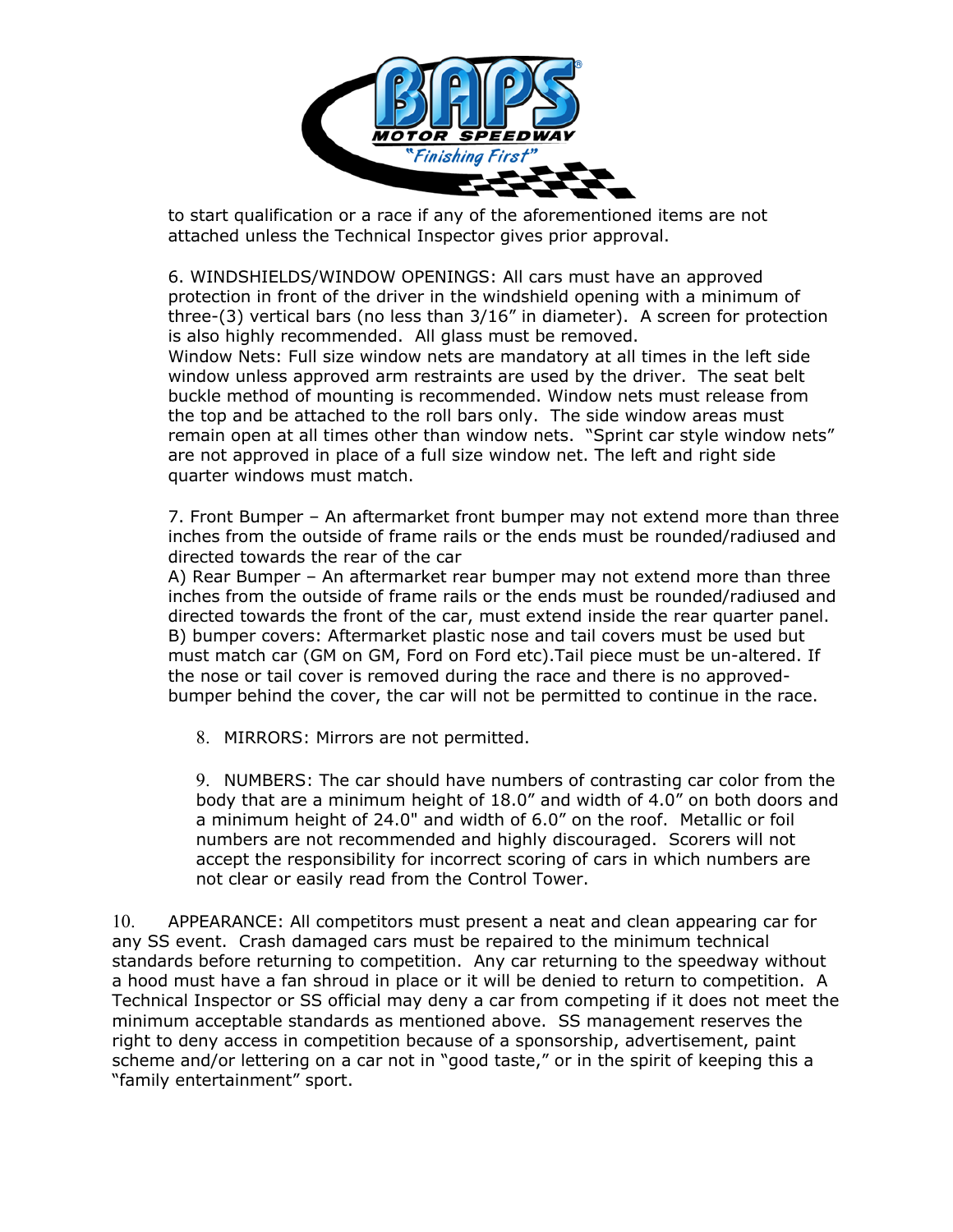

# **ENGINES**

1. ENGINES PERMITTED: Engines limited to 365.0 cubic inches and must be in the chassis originally catalogues by manufacturer. All factory identification numbers and/or part numbers must remain on crank and heads. The combination of the rods, block and crankshaft used must be in the same combination that factory originally manufactured (i.e. Chevrolet components only with Chevrolet components and Ford components only with Ford components).

The use of titanium for rods, rod caps, crankshafts or headers is strictly prohibited. It is highly recommended to use a #12AN fitting or one inch plug in the oil pan for inspection purposes. If there is not one, the oil pan must be removed for inspection. Needle bearing camshafts, crankshafts and rod bearings are not permitted.

- 2. BLOCK: The engine block must be an OEM standard production block or approved stock dimension cast aftermarket block that was 365.0 cubic inches or less originally. No aluminum blocks. The DART, World Products, Chevy bow-tie block and Ford SVO block is permitted. Billet machined blocks or heads are not permitted. Only two-(2) valves per spark plug are permitted. Turbinedriven, big blocks, turbos, blowers, superchargers or offset engines are not permitted. Computer operated or controlled parts such as fuel injections or fuel systems are not permitted. Main bearing cap must be iron or steel. The lifter bore must remain stock.
- 3. CRANKSHAFT: The crankshaft must be an OEM factory production or OEM stock dimension aftermarket cast iron or steel crankshaft. No swapping of crankshafts between manufacturers. The Ford SVO crankshaft number M6303-H351 is permitted. The MOPAR high performance crankshaft with part number P1420312 is permitted.
- a) Polishing of any kind is not permitted. One throw on the crank must have no balancing holes in it. The minimum weight of the crankshaft must be 46.0 lbs.
- b) Stroke: The stroke must remain OEM stock as currently delivered by OEM with the exception that it may turned a maximum of 0.040" under for the replacement of bearings. Offset grinding of the crankshafts is not permitted.
- c) Harmonic Balancer: Aftermarket OEM stock "type" harmonic balancers are permitted.
- 4. PISTONS & RINGS: Only flat top pistons are permitted with all three piston rings in place. Zero deck piston may not extend above the block. The ring lances and lowers part (skirt) of the piston may not be altered from the original in any way. Gas Ported pistons are permitted. Floating wrist pins are permitted. Valve reliefs may be cut into the pistons.
	- 4. CAMSHAFTS: Flat tappet camshafts only are permitted. Mushroom or roller camshafts or roller ball lifters are not permitted. Double overhead cams are not permitted. Gear drive units permitted. No externally adjustable cam timing device.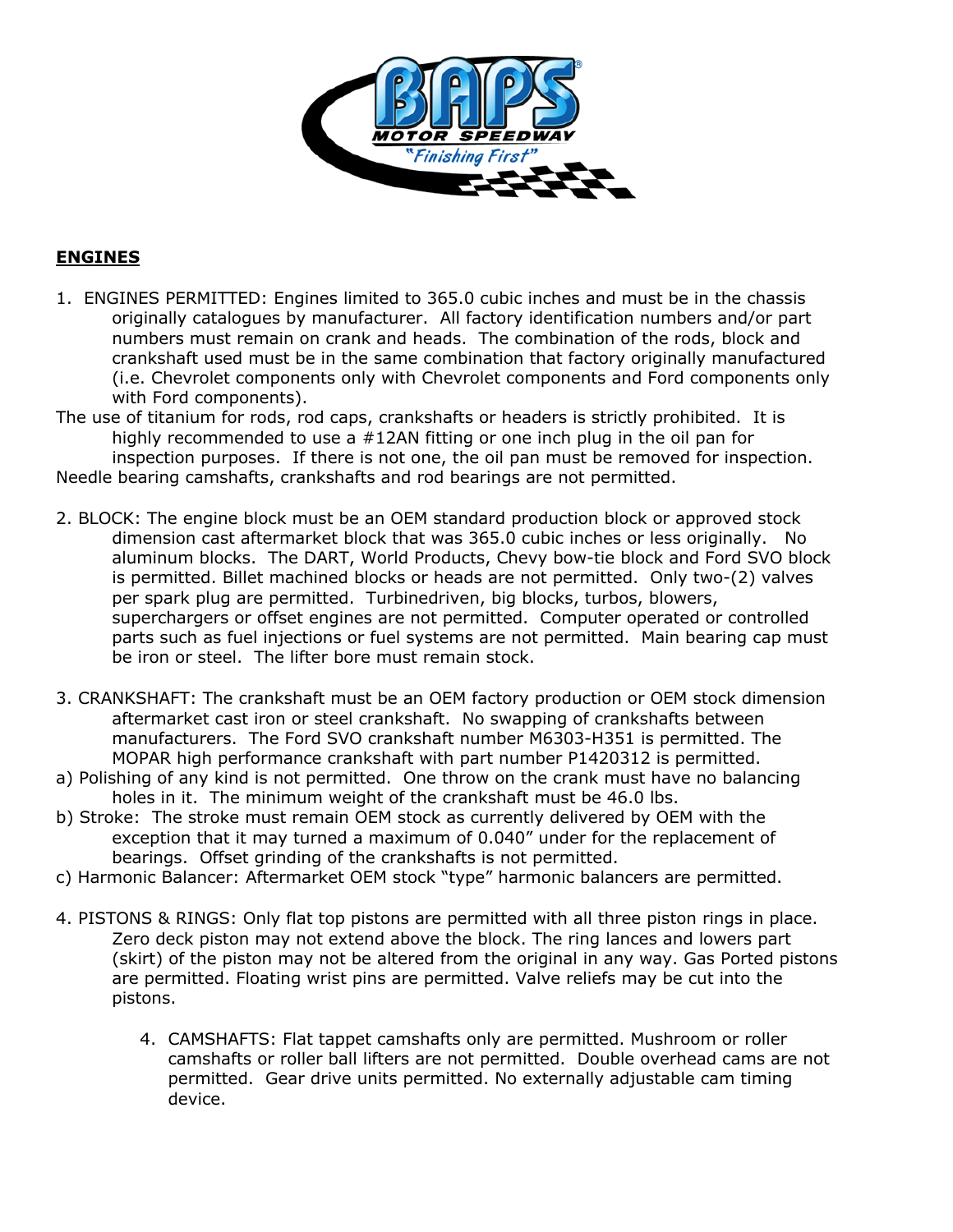

- 5. Cam Bearings: Must remain as "stock" Babbitt type. Roller bearings are not permitted.
- 1. CYLINDER HEADS: Any cast Iron/steel cylinder head that meets the following parameters:
- 2. No aluminum cylinder heads.
- 3. 60cc minimum combustion chamber volume.
- 4. 225 cc maximum intake runner volume, no raised runners from factory stock runner floor.
- 5. No porting or polishing of runners or combustion chamber, machine or chemical, except for  $\frac{3}{4}$ " to match intake ports.
- 6. No spread port exhaust configuration.
- 7. Maximum 2.08" intake valves: maximum 1.625" exhaust valves; only valves with 11/32" minimum valve stem.
- 8. Factory stock valve angles; chevy 23 degrees, Ford 20 degrees; 1 degree tolerance.
- 9. No titanium valves steal or stainless steel only; No titanium valve springs; any retainer/keeper may be used.
- 10. No relocation of rocker arm studs from factory stock; factory stock valve guide angle only, no relocation.
- 11. Clean up of valve bowl to maximum 80 degrees is permitted.
- 12. Screw in 7/16" studs are permitted.
- 13. Roller rocker arms are permitted; shaft rockers permitted.
- 14. Angle milling is permitted.
- 15. Sparks plugs may be straight or angled.
- 16. Casting and part number identifications must be retained.
- 17. No Milling or machining for weight reduction.
- 18. Raised calve covers rails are permitted.
- 19. No restrictions on valve seats, valve guides, or spring seats.

6. INTAKE MANIFOLD: Any intake manifold other than a smoke ram or tunnel ram is permitted. Intake/carburetor height to be a maximum of 8.50" measured from the top of the carburetor bowl using a straight edge from the bowl to the  $#3$  or  $#4$  runner of the intake manifold measured from where the intake manifold meets the cylinder head (not the top of the intake runner).

7. CARBURETORS: All cars must use a carburetor that meets the stock Holley 2bbl 500 cfm carburetor #4412 C, S or CT. And meet inspection tools. The choke plate may be removed but no other modifications are permitted. The metering plate must also meet all specifications of the stock 4412 metering plate.

- a) Modifications or components to increase or restrict airflow to the carburetors (such as velocity stacks, heat deflector shields, internal modifications not listed above, etc.) are not permitted.
- b) Carburetor Adapter/Spacer: Only a one or two-piece aluminum or phenolic carburetor adapter (maximum of 2.0 inches in height) may be installed between the intake manifold and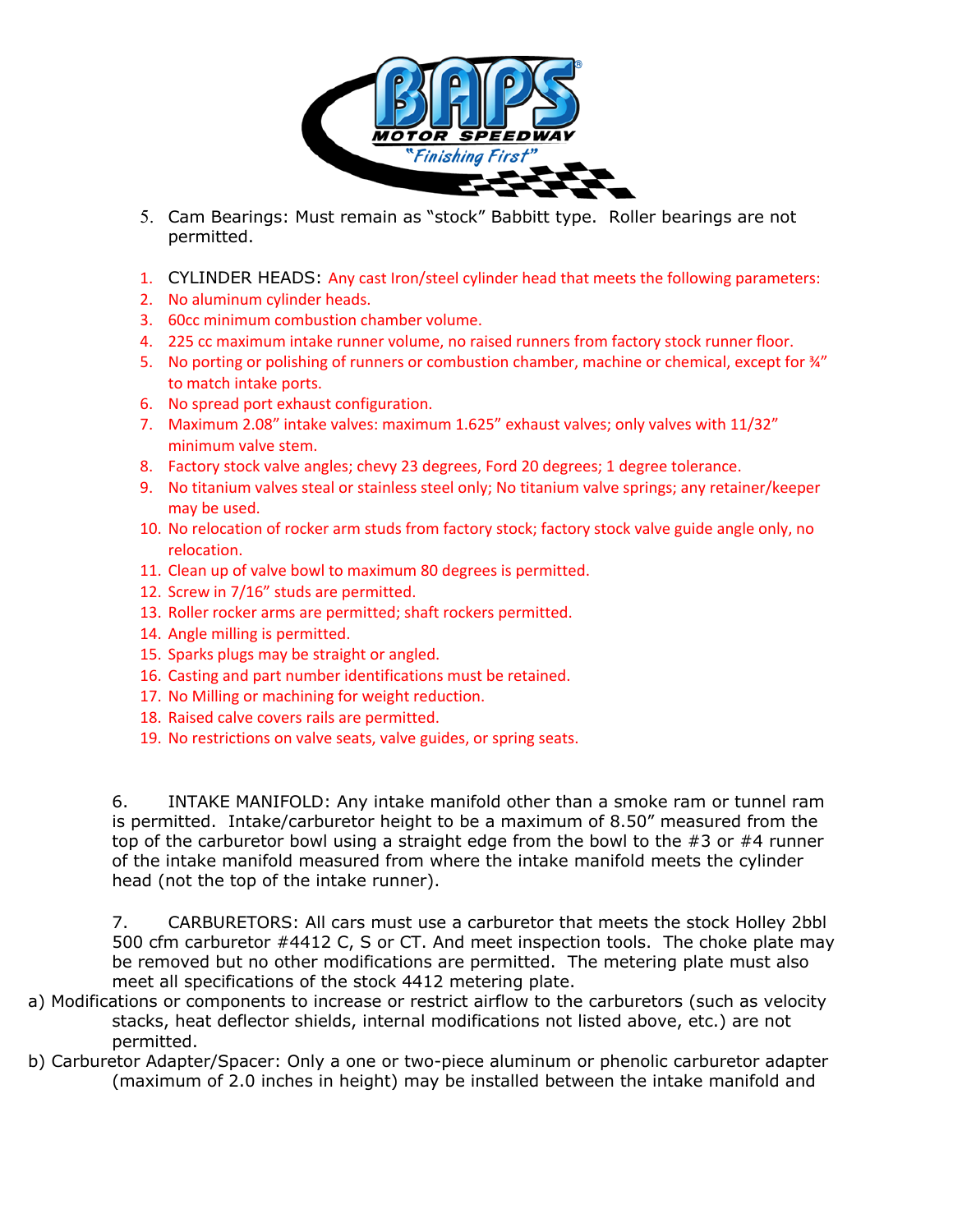

carburetor. A one-piece gasket may be installed between the carburetor and adapter and between the intake manifold and adapter.

8. FUEL: Gasoline only is permitted. All fuel must be of the same specifications, specific gravity, and color, smell of gasoline only according to Federal Standards of Purity, Grade A or AA. No additives of any kind permitted. The track reserves the right to take specific samples of fuel at any time for testing purposes. Any additives/mixing detected in fuel may result in a disqualification, fine, suspension, loss of purse and loss of points or any combination thereof.

a. Laboratory Testing: SS has the ability to conduct laboratory analysis of fuels. Samples for lab analysis may be taken from a competitor's fuel system at any time at the discretion of the Technical Inspector.

9. IGNITION SYSTEM: All components of the ignition system must be OEM stock style. Starter must be in working conditions at all times. Stock style distributor with aftermarket components permitted. NO MSD style box ignition permitted. An aftermarket module is permitted. A ford solenoid is permitted.

A) Ignition switch- The ignition switch must be within easy reach of the driver clearly marked.

B) Spark plugs & wiring- Any aftermarket type of wiring may be used. The electrode of the spark plug must extend into the combustion chamber.

C) TRACTION CONTROL DEVICES: No electronic or computerized wheel spin/traction control devices are permitted. Any driver caught using these devices will be suspended for a minimum of one-(1) year.

> 10. BATTERY: A battery shut off switch is mandatory and should be mounted on rear deck behind driver easily visible from outside the car and marked on/off. Any battery may be used and securely mounted between the frame rails.

11. CLUTCH: If manual transmission is used, it must have an operational OEM stock style all-steel clutch and starter. Minimum 10 ½ inch diameter clutch disc. Stock configuration clutch must have a full scatter shield of at least 1/4 inch thick steel or an approved bell housing. A 2.0"  $\times$  3.0" inch inspection hole located 3.0" from the transmission mounting surface is mandatory for clutch inspection. Multi-disc clutches are not permitted.

Clutch Master Cylinder: Aftermarket clutch master cylinders are permitted. Clutch Lines: Rubber or steel-braided clutch lines are permitted.

12. EXHAUST SYSTEM: Exhaust must extend beyond the firewall. Exhaust may not exit through the side of the car. Frame notching is not permitted! Header wrapping (tape) and ceramic coatings are permitted. Tri-Y headers are not permitted. Inside rail, over the rail, or 180 degree headers permitted.

13. Oil system: Wet sump system only permitted. Dry sump systems are not permitted.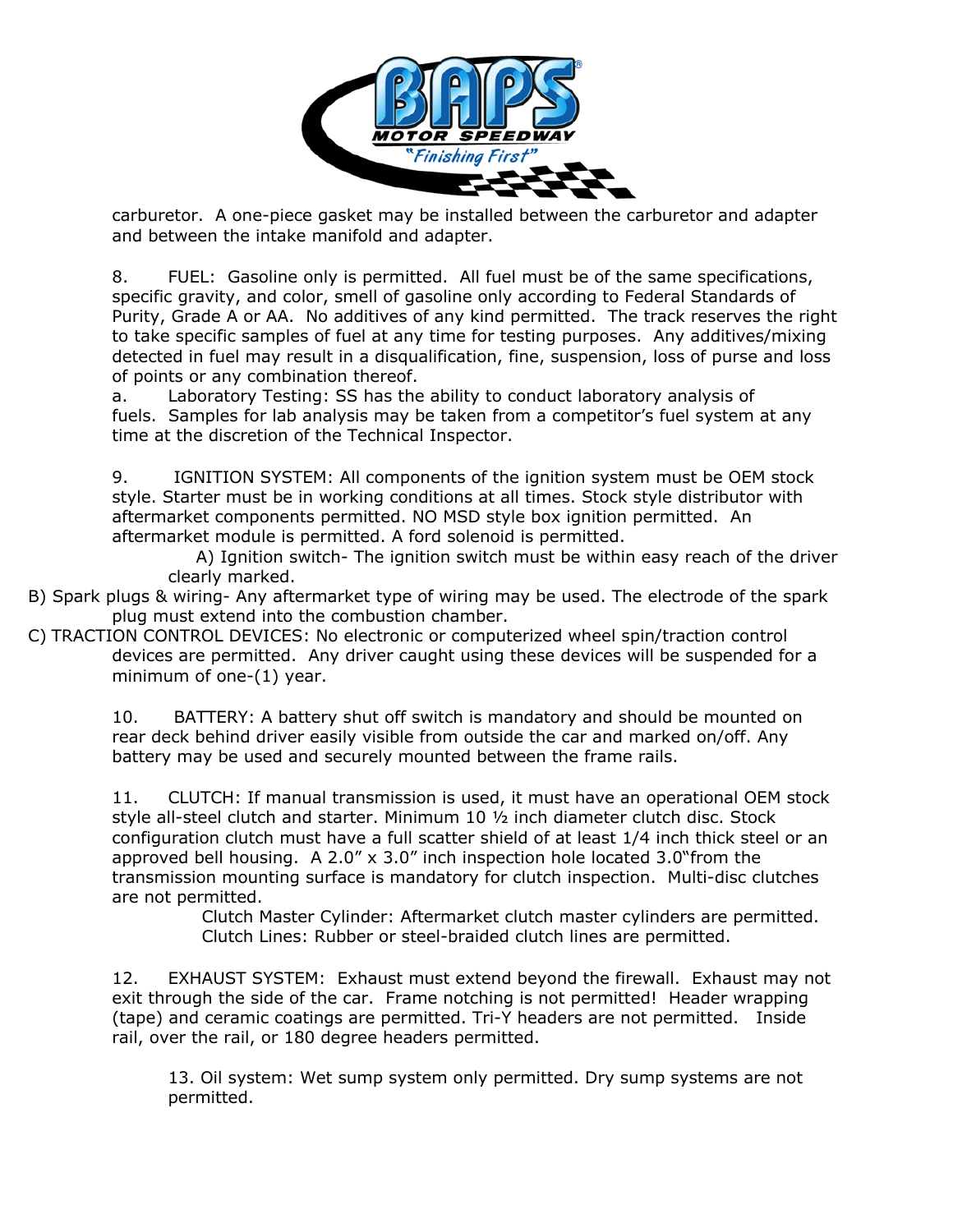

14.. GAUGES: ONLY ONBOARD GAUGES THAT RECORD THE FOLLOWING INFORMATION ARE PERMITTED – WATER TEMPERATURE, RPM, OIL PRESSURE, OIL TEMPERATURE AND FUEL PRESSURE. DIRECT READING OIL TEMPERATURE,FUEL PRESURE AND OIL PRESSURE GAUGES MUST USE STEEL BRAIDED LINES, NOT PLASTIC OR RUBBER. ONBOARD TELMETRY SYSTEMS ARE NOT PERMITTED.

### **DRIVELINE/TRANSMISSION:**

- 1. DRIVELINE/TRANSMISSION: The entire driveline and transmission system must remain stock OEM, within the stock dimensions, steel thickness, location and configurations. Reverse gear must be working. OEM manual transmission or automatic transmission only with a working reverse. Automatics must use a working stock appearing torque converter. No aftermarket transmissions. All transmissions must retain all manufacturer's identifying markings. No Racing Transmissions such as Bert, Brinn or Falcon, No Straight Cut Gears. Manual transmissions may have first gear removed.
- 2. Driveshaft: The driveshaft must be one piece in design. The U-joints must be steel. Driveshaft must be steel or aluminum only. The driveshaft must be painted white or silver. Carbon fiber or any other type of exotic lightweight metal driveshaft's, flanges and u-joints are not permitted.

A. Driveshaft Retainers: Must have at least one-(1) 360 degree driveshaft hoop (minimum 1/4" thick and 2" wide). The design of the driveshaft retainer will be the sole discretion and responsibility of the driver and the tech inspector may prohibit a car from competing in which he/she feels the driveshaft is not properly retained.

# **TIRES & WHEELS:**

1. Only an 11-inch Hoosier brand tire (either Hoosier Economy or Hoosier Spec) is permitted for competition. The largest tire permitted is the Hoosier Economy 11 inch tire measuring 16.75 inches from sidewall to sidewall with a 93 inch circumference. The tires must be a 1300/D-15 or harder compound.

Hardness: The composition and character of the tire may not be altered from original. This includes soaking, softening or recapping. If any tire is found to be below the manufacturer's standard on the durometer, the driver may be disqualified for that event and the tire and wheel will be confiscated immediately. That tire will be reviewed and the driver may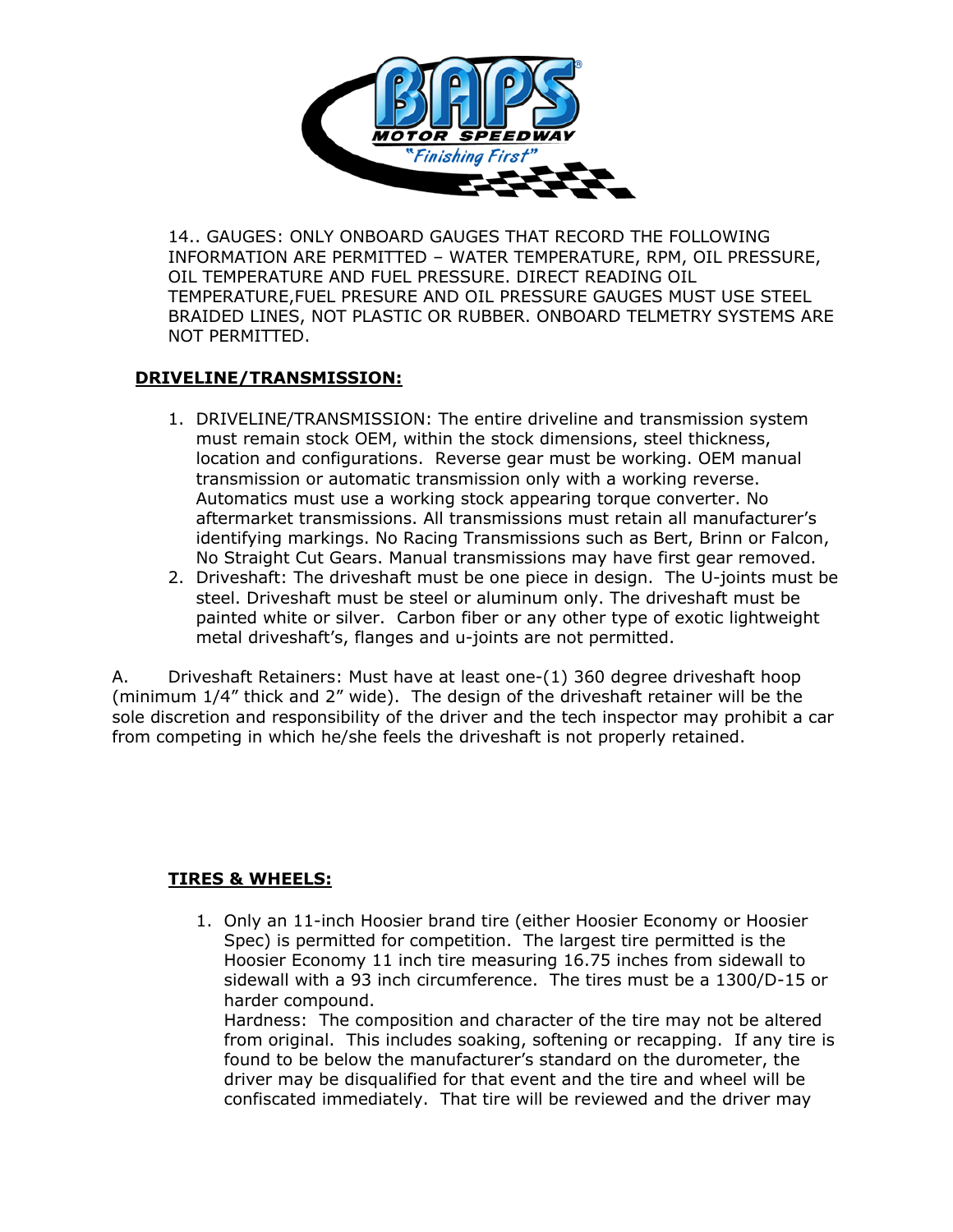

 face further possible penalties. The wheel will be returned to the driver. Tire warmers and any other means of artificially warming tires are prohibited.

NOTE: Anyone caught using or possessing tire softener in their hauler or pit area will be subject to penalties from SS management.

2. WHEELS: Any automotive steel wheel that has a maximum 12.0" width is permitted, excluding the bead lock are permitted. Heavy-duty wheel studs and lug nuts are highly recommended. If stock wheels are used, wheels must be reinforced with a 0.25" steel center plate. Reverse racing rim permitted. Bead locks permitted on any wheel. Bleeder or relief valves are not permitted in the wheels. Wheel spacers are permitted.

a) Wheel Covers - Metal or plastic wheel covers are permitted. Must be securely fastened to wheel. Foam mud plugs also permitted.

# **WEIGHT & MISCELLANOUS:**

1..No car shall weigh less than 3,000 pounds with the driver after any event. Weight of the car is defined as driver in the seat, hands on steering wheel, helmet on their head and feet on the pedals after the event. Competitors are not permitted to fill the fuel cell with fuel after the event in order to meet the minimum weight requirements. Cars missing body components will be taken into account in terms of weight after an event. If the weight loss is excessive, the driver will be asked to supply the missing parts, otherwise no tolerance on the weight will apply.

Weight Shifting Devices: No devises (either mechanical, hydraulic, electric) for shifting weight is permitted.

2..BOLTS AND FASTENERS: Only equivalent stock or upgraded steel fasteners and bolts may be used on the car. Fasteners may be drilled for safety wire but intentional weight saving modifications is not permitted. Aluminum, titanium or other exotic metal bolts are illegal. No Dzeus Buttons on body panels.

3.BALLAST: All added ballast must be painted white with the car number marked on each piece. The weight must be visible to the technical inspector upon inspection (i.e. nothing permitted in the frame rails). If ballast comes off during racing conditions minimum one week suspension.

4.Mounting Ballast: The blocks must be securely mounted to the frame using a minimum of two-(2) 0.5" or larger bolts. Ballast may not be placed anywhere within the driver's compartment, on the firewall, in the fuel cell, etc. The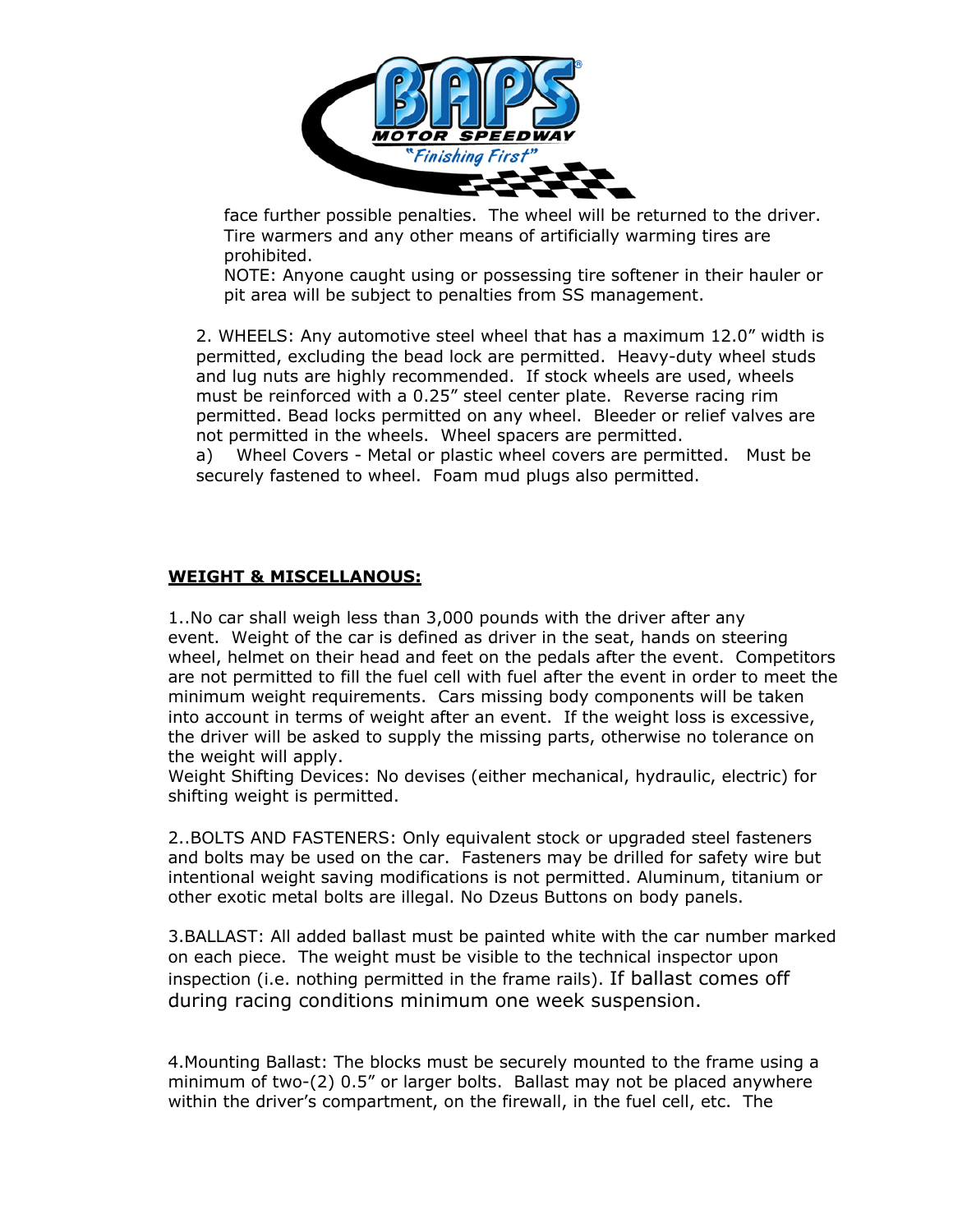

 mounting of the ballast is subject to the final approval of the technical inspector. No ballast is permitted above the deck level.

BACK UP CAR:

 A back up car may be introduced at any time between hot laps and the start of the A-feature due to the original

 car not operating properly and/or from extensive damage. Such determination will be the sole discretion of the

 track officials. One a car has been withdrawn from an event, that car will not be allowed to be resubmitted

 to competition during that event. A backup car may be obtained from any source and does not have to be part

of a teams original equipment.

 -If a driver is qualified for the feature and goes to a back up car. that driver will start last in feature. -Back up car must be qualified aswell.

JUST BECAUSE ITS NOT MENTIONED DOESN'T MEAN ITS LEGAL.

Any competitor that refuses tech will automatically be disqualified and will be scored last in that event. The competitor will also forfeit his earnings on that race night as well as loss of points and will serve a one race suspension with a fine of \$500.

POSTED AT THE PIT SHACK DURING SIGN IN AND LINEUP BOARDS! PAYOUTS ARE ONLY PAID UNTIL 30 MINUTES AFTER FINAL CHECKERED FLAG ON RACE NIGHTS. PAYOUTS MUST BE PICKED UP AND WILL NOT BE MAILED. NO EXCEPTIONS!

IF YOUR CLASS IS TECHED AND YOU ARE NOT WILLING TO WAIT UNTIL TECH IS COMPLETED. YOU CAN RECEIVE PAYOUT FOR THE PLACE WHERE YOU FINISHED THAT NIGHT, BUT PAYOUT FOR THE PLACE IS FROZEN AND WILL NOT BE ADJUSTED IF TECH RESULTS IN A CHANGE IN THE RACE FINISH.

# **Street Stock 2021 rules/ Penalties**

**Rule: 1st Offense 2nd Offense**  Tires Soaking/Conditioner 200 point loss 200 point loss 2-Race Suspension 5-Race Suspension \$500 Fine

Fuel 200 point loss 200 point loss 2-Race Suspension 5-Race Suspension \$300 Fine \$500 Fine

No Super/turbo chargers 5-Race Suspension Season Suspension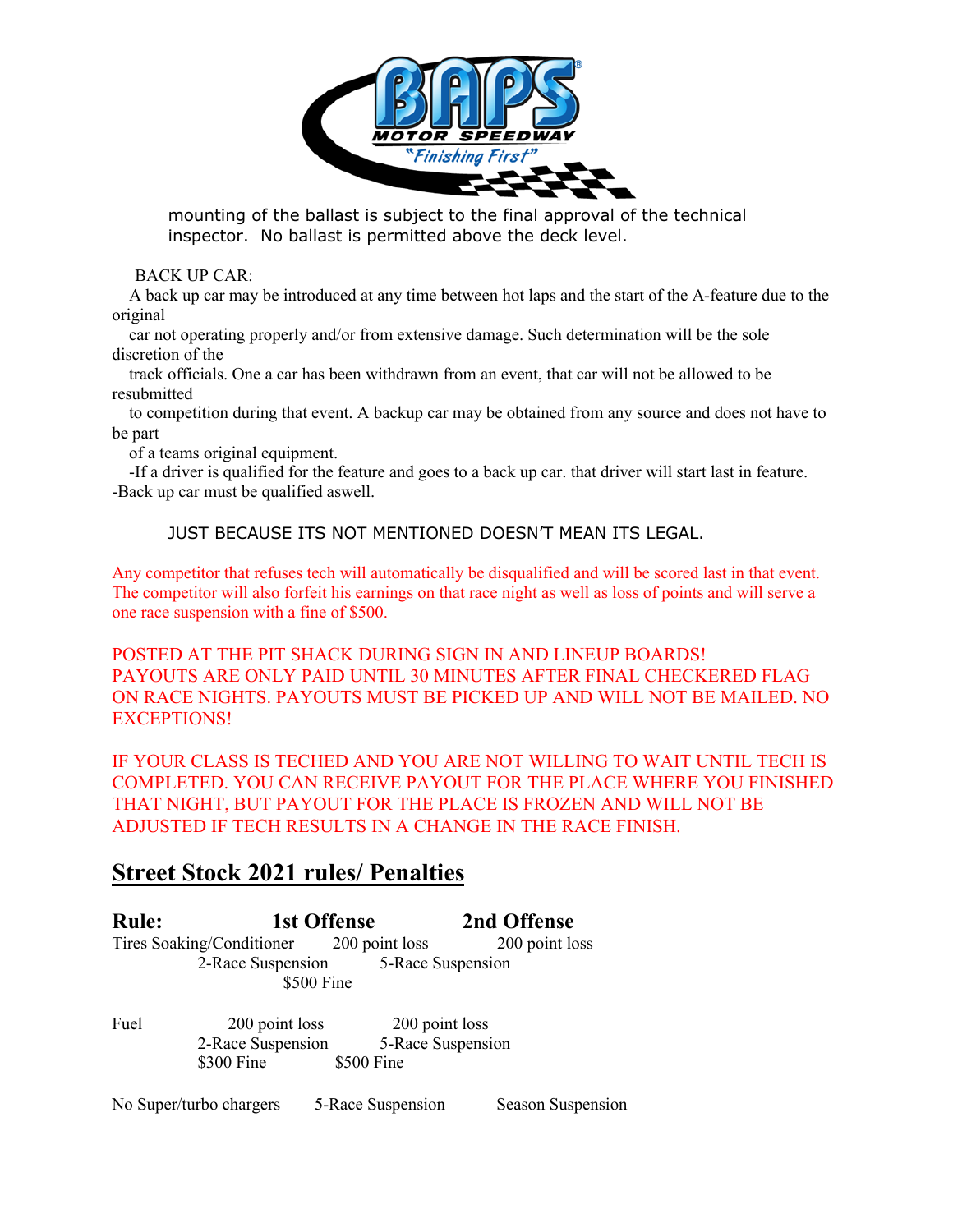

| Fuel Injection \$1000 fine                                 |                                                               | \$1000 fine       |                                                                  |
|------------------------------------------------------------|---------------------------------------------------------------|-------------------|------------------------------------------------------------------|
| Exceeding Cubic Inch Limit 200 Point Loss                  | 5 Race Suspension<br>\$500 Fine \$1000 Fine                   | Season Suspension | 200 Point Loss                                                   |
| Crank (Light Weight)                                       |                                                               | \$500 Fine        | 5-Race Suspension Season Suspension<br>\$5000 fine               |
| Alteration of Carburetor 5-Race Suspension<br>\$300 Fine   | $$500$ Fine                                                   |                   | Season Suspension                                                |
| \$300 Fine                                                 | \$500 Fine                                                    |                   | Alteration of metering plate 5-Race Suspension Season Suspension |
| Relocation rocker Arm<br>\$300 Fine                        | \$500 Fine                                                    | 5-Race Suspension | Season Suspension                                                |
| Aluminum Heads 5-Race Suspension                           | \$1000 Fine<br>$$500$ Fine                                    |                   | Season Suspension                                                |
| No Porting/Polishing 5-Race Suspension Season Suspension   | \$500 Fine<br>\$1000 Fine                                     |                   |                                                                  |
| Illegal Clutch 200 point loss 200 point loss               | 1-Race Suspension 5-Race Suspension<br>\$300 Fine \$500 Fine  |                   |                                                                  |
| Cockpit Adjustable shocks 200 Point Loss 200 Point Loss    | 2-Race Suspension 5-Race Suspension<br>\$500 Fine \$1000 Fine |                   |                                                                  |
| Electronic Bleeders 100 Point Loss 200 Point Loss          | 1-Race Suspension 2-Race Suspension                           |                   |                                                                  |
| Illegal Electronic Devices 200 Point Loss 200 Point Loss   | 1-Race Suspension 5-Race Suspension                           |                   |                                                                  |
| Traction Control Season Suspension LIFE BAN<br>\$1000 Fine |                                                               |                   |                                                                  |